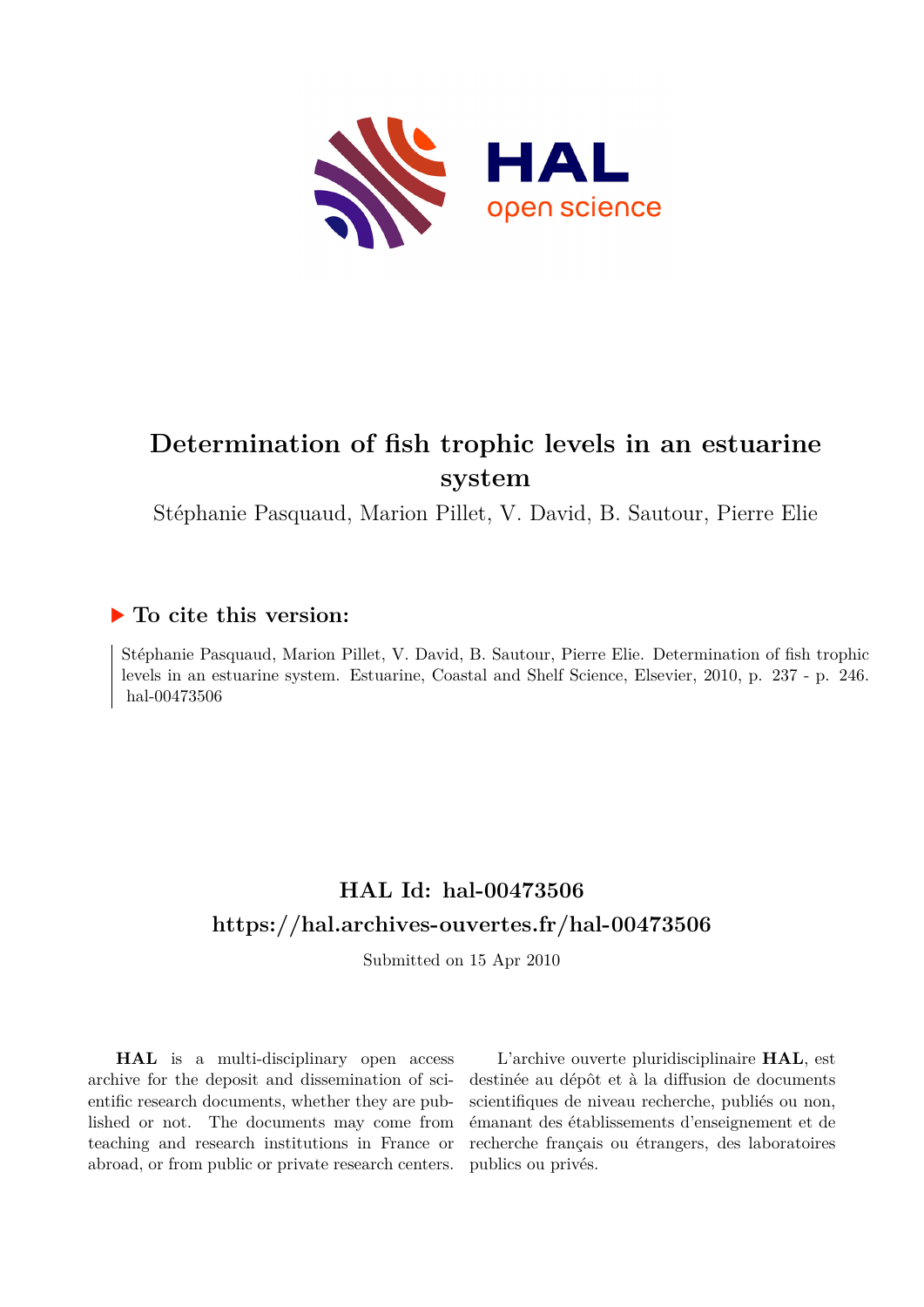## 1 **Determination of fish trophic levels in an estuarine system**

- 2
- S. Pasquaud<sup>a,\*</sup>, M. Pillet<sup>a</sup>, V. David<sup>b</sup>, B. Sautour<sup>c</sup>, P. Elie<sup>a</sup> 3
- <sup>a</sup>4 Cemagref, groupement de Bordeaux, Estuarine Ecosystems and Diadromous Fish Research
- 5 Unit, 50 avenue de Verdun, 33612 Cestas Cedex, France
- 6 stephanie.pasquaud@cemagref.fr
- 7 pillet.marion@gmail.com
- 8 pierre.elie@cemagref.fr
- <sup>b</sup> UMR LIENSs 6250 CNRS/Université de La Rochelle, Institut du Littoral et de
- 10 l'Environnement, 2 rue Olympes de Gouges, 17000 La Rochelle, France
- 11 valerie.david@univ-lr.fr
- <sup>c</sup> UMR 5805 EPOC OASU, Université de Bordeaux 1, 2 Rue du Professeur Jolyet, 33120
- 13 Arcachon, France

 $\overline{a}$ 

14 b.sautour@epoc.u-bordeaux1.fr

<sup>\*</sup> Corresponding author. Tel. +33 5 57 89 09 80 – Fax. +33 5 57 89 08 01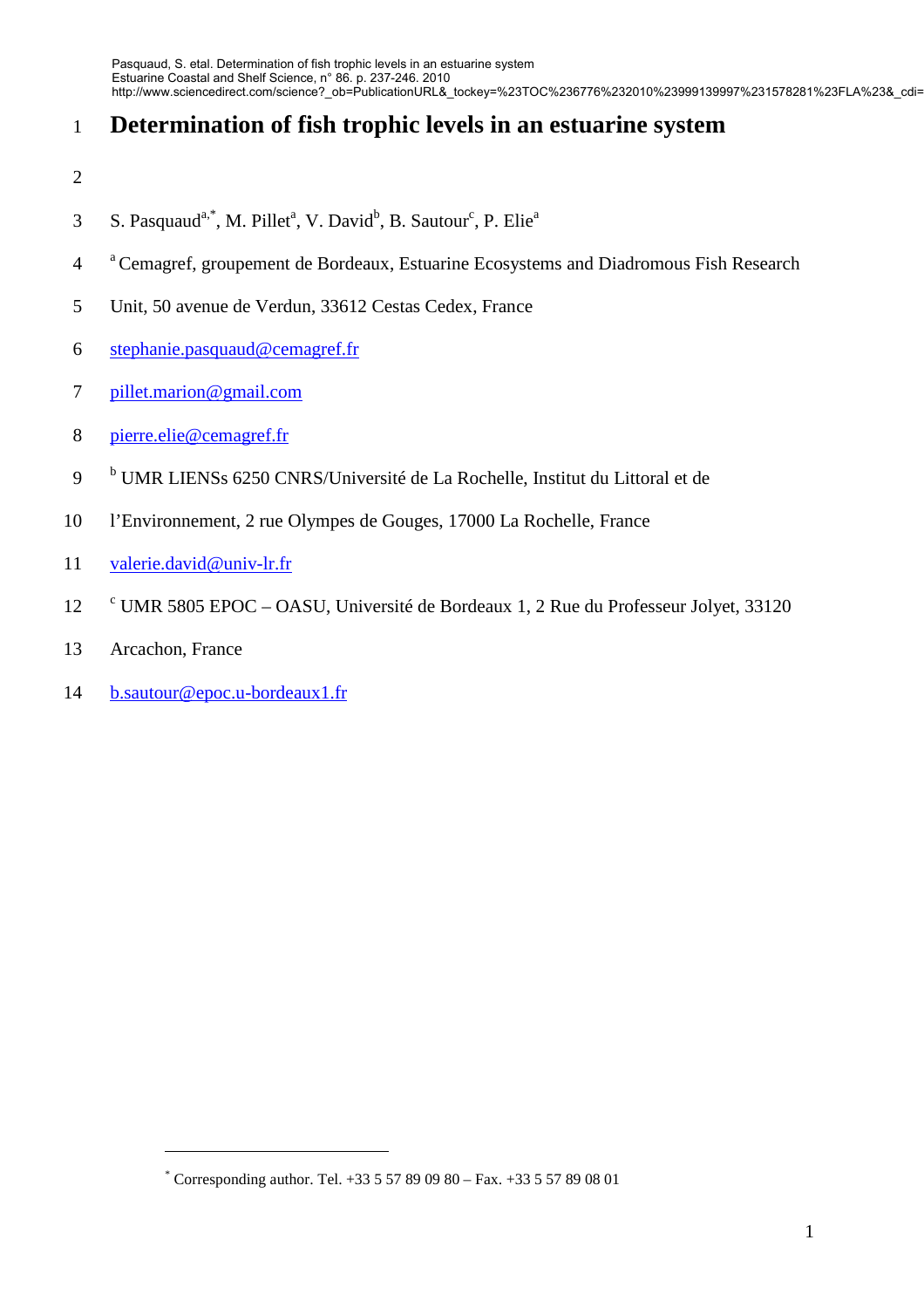#### 15 **Abstract**

16

17 The concept of trophic level is particularly relevant in order to improve knowledge of 18 the structure and the functioning of an ecosystem. A precise estimation of fish trophic levels 19 based on nitrogen isotopic signatures in environments as complex and fluctuant as estuaries 20 requires a good description of the pelagic and benthic trophic chains and a knowledge of 21 organic matter sources at the bottom. In this study these points are considered in the case of 22 the Gironde estuary (south west France, Europe). To obtain a good picture of the food web, 23 fish stomach content analyses and a bibliographic synthesis of the prey feeding ecology were 24 carried out. Fish trophic levels were calculated from these results and  $\delta^{15}N$  data. The feeding 25 link investigation enabled us to identify qualitatively and quantitatively the different preys 26 consumed by each fish group studied, to distinguish the prey feeding on benthos from those 27 feeding on pelagos and to characterize the different nutritive pools at the base of the system. 28 Among the species studied, only *Liza ramada* and the flatfish (*Platichthys flesus* and *Solea*  29 *solea*) depend mainly on benthic trophic compartments. All the other fish groups depend on 30 several trophic (benthic and/or pelagic) sources. These results enabled us to correct the 31 calculation of fish trophic levels which are coherent with their feeding ecology data obtained 32 from the nitrogen isotopic integrative period. The present work shows that trophic positions 33 are linked with the feeding ecology of fish species and vary according to individual size. 34 Ecological data also allow the correction of the isotopic data by eliminating absurd results and 35 showing the complementarity of the two methods. This work is the first to consider source 36 variability in the fish food web. This is an indispensable step for trophic studies in a dynamic 37 environment. The investigation of matter fluxes and recycling processes at the food web base 38 would provide an useful improvement in future estuarine food web research.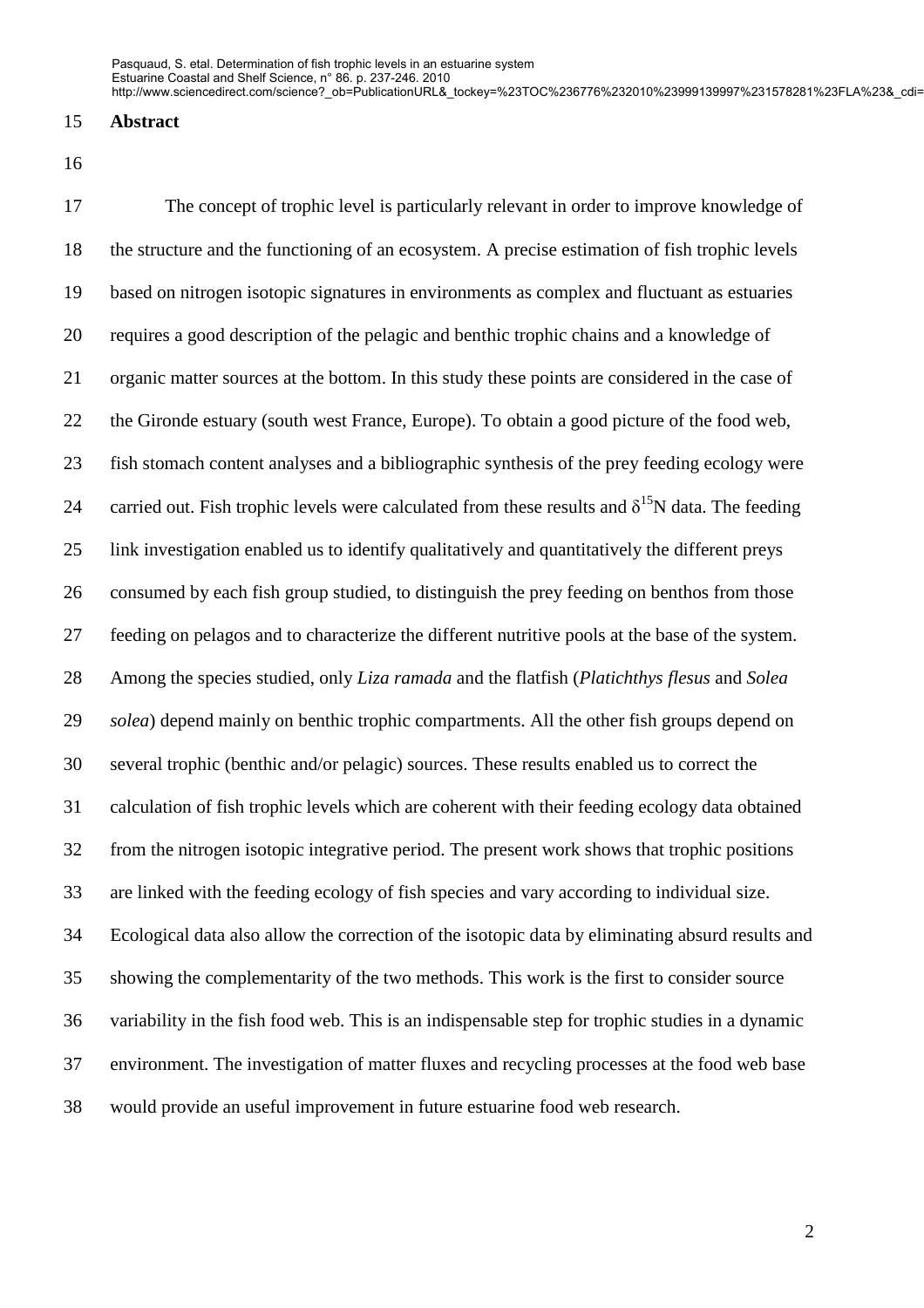- *Keywords*: stomach contents; δ<sup>15</sup>N; predator-prey relationships; organic matter sources; fish
- 40 trophic levels; estuarine ecosystem
- 41 *Regional index terms:* Europe; France; Gironde estuary; Lat. 45°20′N; Long. 0°45′W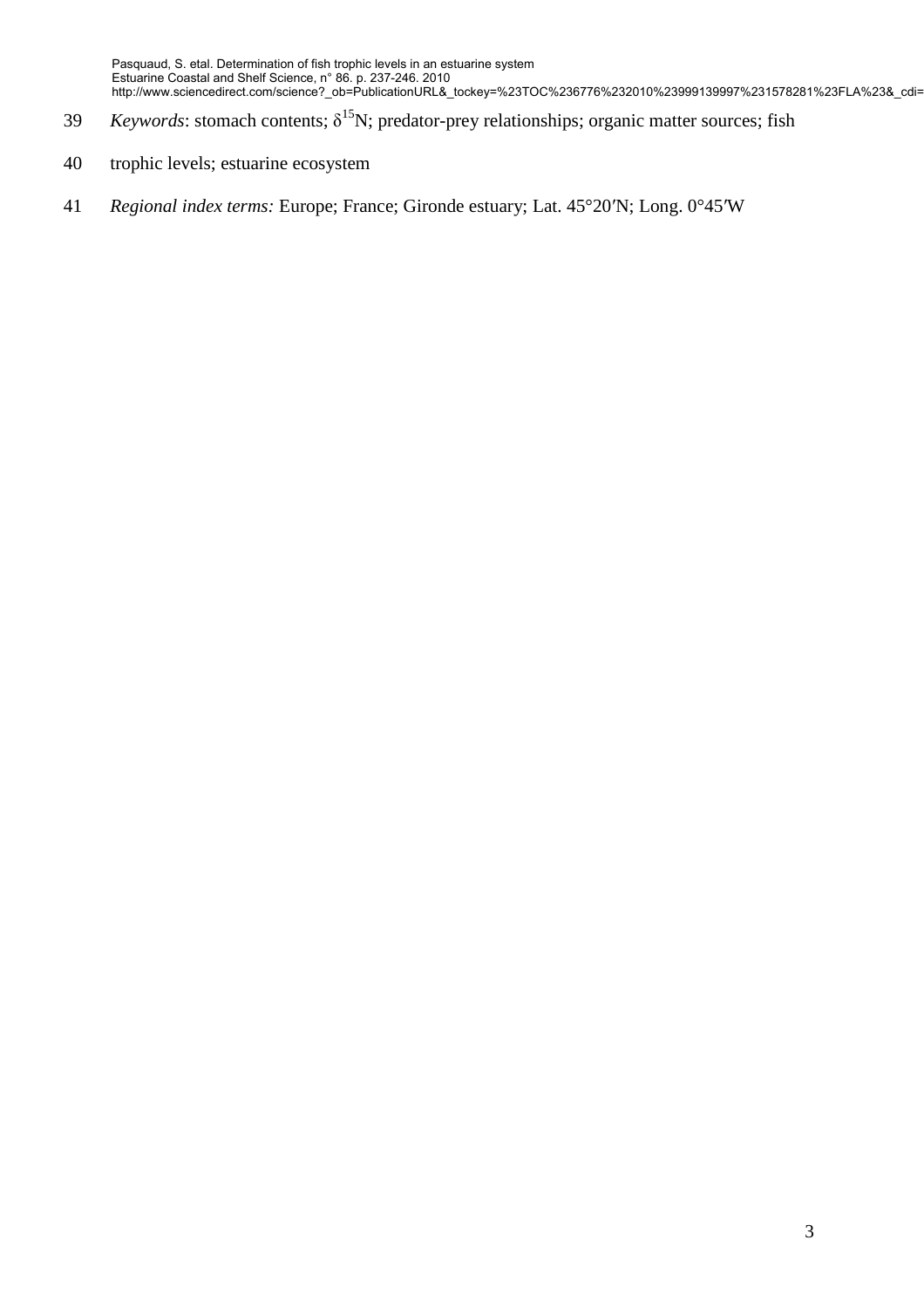## 42 **1. Introduction**

43

| 44 | In recent years, there has been increased interest in use of carbon and nitrogen stable                         |
|----|-----------------------------------------------------------------------------------------------------------------|
| 45 | isotopes to characterize the trophic web structure and the energy flows of aquatic ecosystems                   |
| 46 | (e.g. Kwak and Zedler, 1997). For a living being, the carbon isotope ratio ${}^{13}C/{}^{12}C$ provides an      |
| 47 | estimate of the origin of the assimilated organic matter (De Niro and Epstein, 1978; Fry and                    |
| 48 | Sherr, 1984; Post, 2002) and the nitrogen carbon ratio ${}^{15}N/{}^{14}N$ gives its trophic level (De Niro     |
| 49 | and Epstein, 1981; Minagawa and Wada, 1984; Hesslein et al., 1991; Wada et al., 1991).                          |
| 50 | For fish, stable isotope analysis represents a complementary approach to traditional                            |
| 51 | feeding studies: stomach contents reflect the qualitative and quantitative ingestion of species                 |
| 52 | at a given time whereas stable isotope analyses represent an integrative record of the food that                |
| 53 | has really been assimilated by the fish during a period prior to the sampling (e.g. Persson and                 |
| 54 | Hansoon, 1999; Davenport and Bax, 2002; West et al., 2003; Winemiller et al., 2007). The                        |
| 55 | isotopic integrative time varies from days to years according to the ecosystem, the species,                    |
| 56 | their growth rate and the tissue considered (Tieszen et al., 1983; Hesslein et al., 1993;                       |
| 57 | Guelinckx et al., 2007; Church et al., 2009; Suring and Wing, 2009). For example, Perga &                       |
| 58 | Gerdeaux (2003) have estimated that the $\delta^{13}$ C and $\delta^{15}$ N of muscle tissue only reflected the |
| 59 | food consumed during the spring and summer growth period.                                                       |
| 60 | The combined use of these two methods can provide a detailed picture of the structure                           |
| 61 | of an estuarine fish food web by i) describing trophic relationships between different                          |
| 62 | biological compartments (stomach contents analyses) and ii) estimating the trophic position of                  |
| 63 | species one alongside the other (nitrogen stable isotope analyses) (e.g. West et al., 2003; Akin                |
| 64 | and Winemiller, 2008).                                                                                          |
| 65 | In the Gironde estuary, $\delta^{15}N$ seemed to be a good marker to improve knowledge of the                   |

66 food web structure, even if anomalies in fish trophic positions have been identified (Pasquaud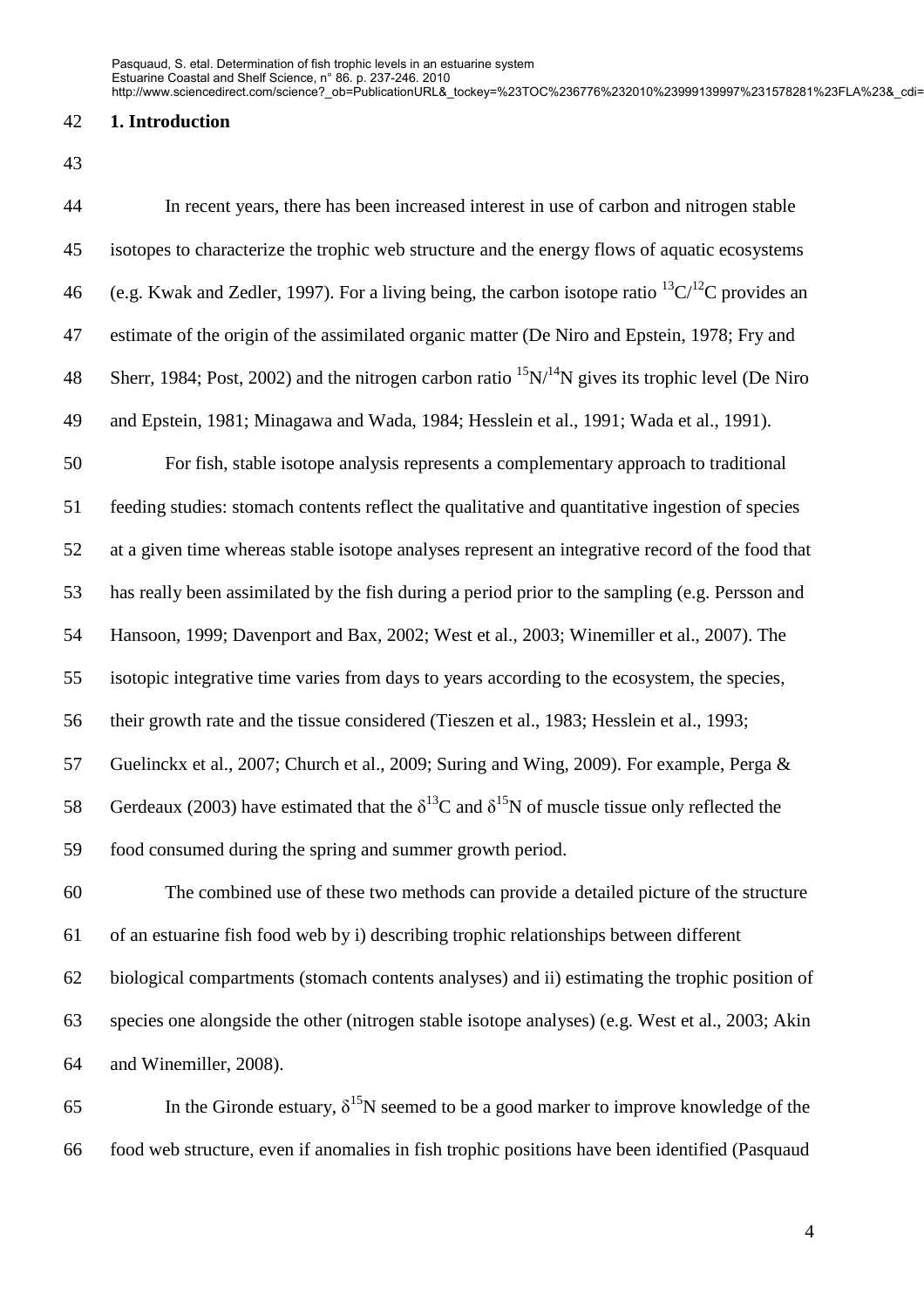67 et al., 2008). For example, *Platichthys flesus*, a predator of small benthic crustaceans has a 68 higher average  $\delta^{15}N$  level than *Argyrosomus regius* which tends to be ichtyophagous. These 69 observations can be explained by an enrichment of the  $\delta^{15}N$  signatures in benthic species 70 compared to pelagic species for an equivalent trophic position (e.g. Sherwood and Rose, 71 2005). Moreover, a precise estimation of the fish trophic positions requires knowledge of 72 sources at the bottom of the food chains (Vander Zanden et al., 1997; Vander Zanden and 73 Rasmussen, 1999; Sherwood and Rose, 2005; Pasquaud et al., 2008). 74 The aim of the present study was to characterize fish trophic levels precisely according 75 to their size class from  $\delta^{15}N$  values, taking account of variability. Hence, the objectives were 76 (1) to determine the food chains during the nitrogen isotopic integrative period in the Gironde 77 estuary from fish stomach content analyses and from literature data for the prey; (2) to 78 attribute to each fish species (or size class) studied a baseline  $\delta^{15}N$  value taking into account 79 the proportion of benthic/pelagic prey in their feeding and the  $\delta^{15}N$  signatures of the nutritive 80 pool identified, and (3) use this information to calculate fish/size class trophic levels. 81 82 **2. Materials and methods**  83 Estuarine Coastal and Shelf Science, n° 86. p. 237-246. 2010 http://www.sciencedirect.com/science?\_ob=PublicationURL&\_tockey=%23TOC%236776%232010%23999139997%231578281%23FLA%23&\_cdi=

84 *2.1. Study area* 

85

86 The Gironde estuary is located in South West France (45°20'N, 0°45'W; Fig. 1). It is 87 12 km wide at the mouth and 76 km long between the ocean and the Bec d'Ambès, where the 88 Garonne and Dordogne rivers meet and which also constitutes the upstream salinity limit. The 89 watershed of this system represents an area of 81 000  $\text{km}^2$ . The hydrodynamic conditions are 90 highly variable due to the interactions of marine and fluvial flows, leading to temperature and 91 salinity gradients. There are also considerable seasonal variations. During the period under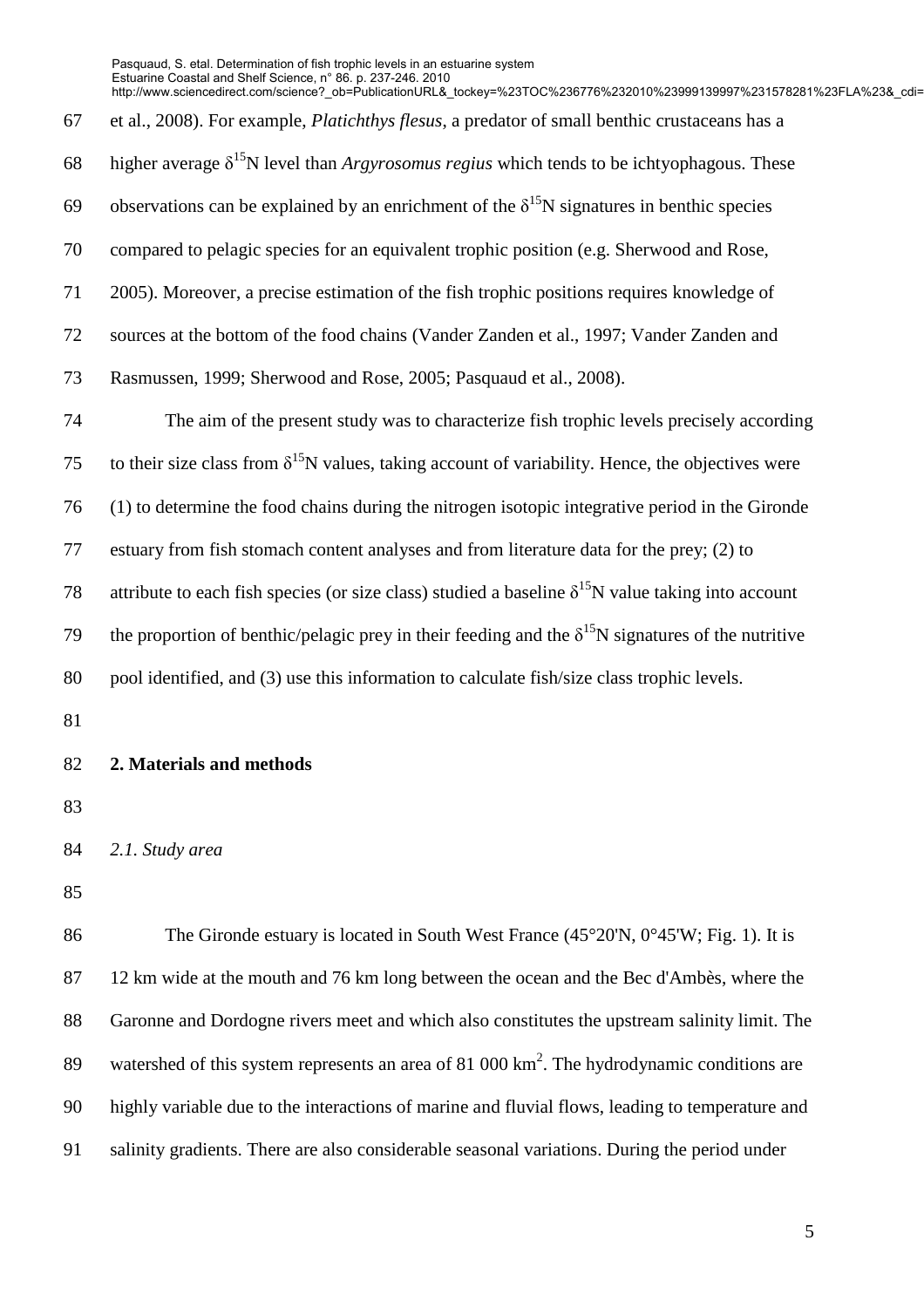|     | http://www.sciencedirect.com/science?_ob=PublicationURL&_tockey=%23TOC%236776%232010%23999139997%231578281%23FLA%23&cdi= |
|-----|--------------------------------------------------------------------------------------------------------------------------|
| 92  | consideration (April to September 2004), discharge values varied widely with a flood event in                            |
| 93  | spring (up to 3,600 m.s <sup>-3</sup> in May) and an important drought period in summer (about $250$ m.s <sup>-3</sup>   |
| 94  | from July to September; unpublished data). In consequence, salinity values varied and were                               |
| 95  | especially low in June 2004. Temperatures stayed relatively high in summer, fluctuating                                  |
| 96  | between 13.1 and 24.7°C. The dynamic conditions involved high turbidity values reaching                                  |
| 97  | 500 mg. $L^{-1}$ (Sottolichio and Castaing, 1999; David et al., 2007) and a restricted light                             |
| 98  | penetration. In consequence, primary production was reduced and the food web seems based                                 |
| 99  | on the detritus pool (Lobry et al., 2008). In spite of these constraining conditions, the Gironde                        |
| 100 | estuary shows a high biodiversity and seems to be a particularly well-preserved ecosystem.                               |
| 101 |                                                                                                                          |
| 102 | 2.2. Sampling surveys                                                                                                    |
| 103 |                                                                                                                          |
| 104 | Fish were sampled approximately bimonthly from April 2004 to September 2004,                                             |
| 105 | across ten stations located in the upstream area of the saline Gironde estuary (Fig. 1). An otter                        |
| 106 | trawl (4 m opening and a cod-end with a mesh size of 8 mm) was used. Fish sampling was                                   |
| 107 | carried out during daylight hours at high tide and was restricted to 15-minute episodes in                               |
| 108 | order to limit regurgitation or abnormal feeding. All the sampled fish were identified,                                  |
| 109 | counted, weighed, measured and finally frozen until laboratory analysis could be carried out.                            |
| 110 | Some of the most abundant fish species or genus, separated in some cases into size classes,                              |
| 111 | are presented here (Table 1). Only cohorts spending the totality of their spring and summer                              |
| 112 | growth period (i.e. period considered in that study, see paragraph 2.3.) inside the system were                          |
| 113 | selected.                                                                                                                |
| 114 |                                                                                                                          |
| 115 | 2.3. Fish stomach content analyses                                                                                       |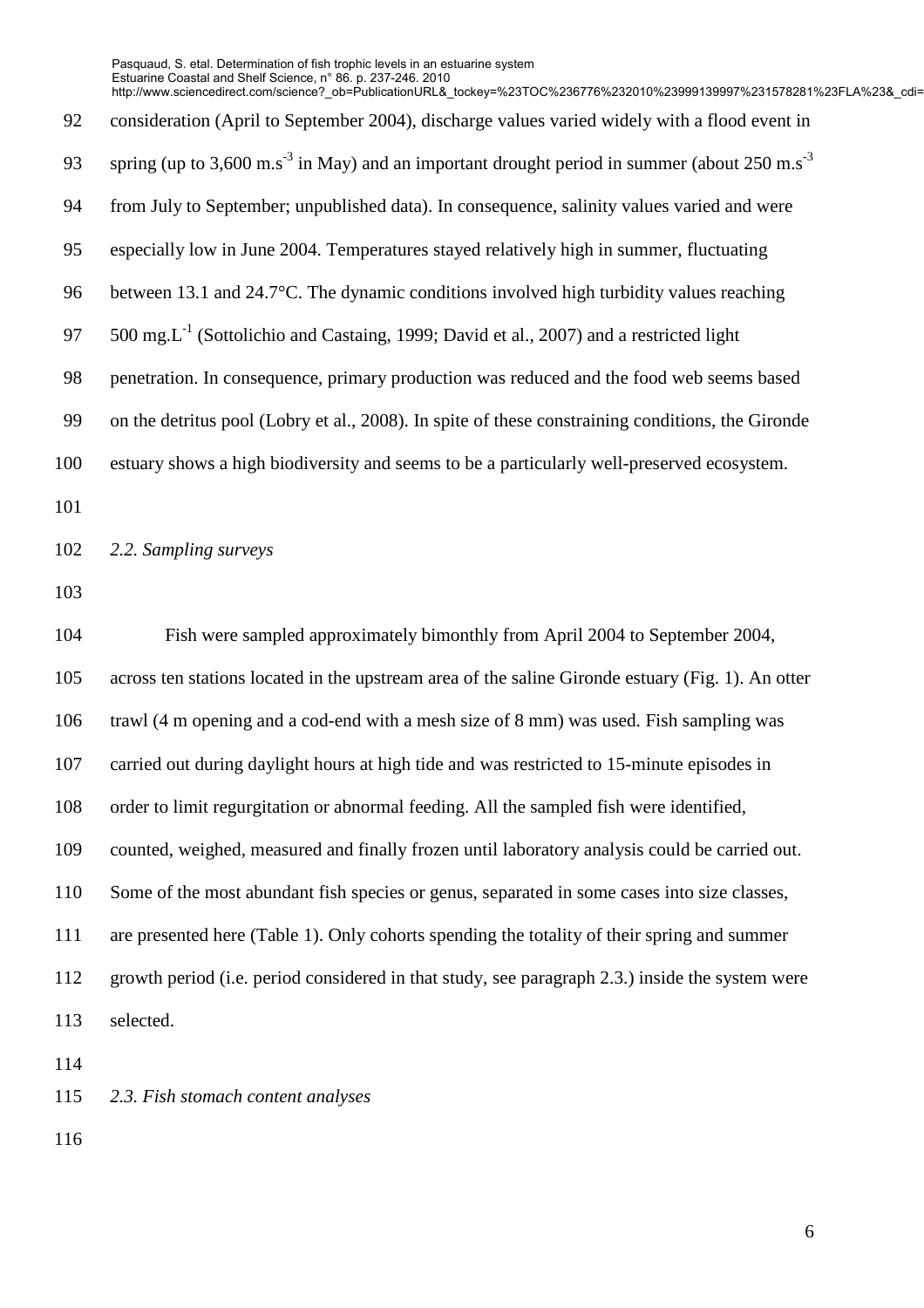http://www.sciencedirect.com/science?\_ob=PublicationURL&\_tockey=%23TOC%236776%232010%23999139997%231578281%23FLA%23&\_cdi=

- 117 The fish stomach contents were analyzed in order to describe their trophic
- 118 relationships during the nitrogen isotopic integrative time in the Gironde estuary (Table 1).
- 119 Crossing literature information (Tieszen et al., 1983; Perga and Gerdeaux, 2005; Miller, 2006;
- 120 Guelinckx et al., 2007), we have estimated that the  $\delta^{15}N$  of the muscle tissue (used in these
- 121 isotopic analyses, see Pasquaud et al., 2008 for more details) reflected the food consumed
- 122 during the warm growth period, i.e. from April to September. It is important to note that we
- 123 only selected specimens belonging to the same cohorts during the period considered, i.e. we
- 124 took account for the individual growth along the integrative time.
- 125 The different items were examined under binocular microscope and identified to the 126 highest possible taxonomic separation. The volume of each prey was estimated using the 127 point method described by Pillay (1952) and Hyslop (1980).
- 128 For *Liza ramada*, only the stomach contents collected in September 2004 were 129 analyzed. Even if these data do not provide this species food variability over the isotopic 130 integrative period, they were nevertheless considered to give data elements on its feeding 131 ecology and thus to estimate the origin of the organic matter at the base of its trophic chain in 132 the Gironde estuary.
- 133 Due to this species' specific diet, a particular methodology was used, adapted from 134 Almeida et al. (1993) and Laffaille et al. (2002): a 200 mg sample was removed from the 135 stomach and suspended in 5 ml of formaldehyde (5%). First, the samples were analyzed under 136 binocular microscope to identify zooplanktonic organisms. Next, a known volume (0.03 ml) 137 was pipetted onto a slide for microscopic observation (×500). Items were identified using 138 diatoms and phytoplankton determination keys (Cupp, 1943; Prygiel and Coste, 2000). 139 Diatom volumes were estimated from literature data (Padisak and Adrian, 1999) and 140 zooplankton volumes were calculated from their length. The volumetric percentage was then 141 estimated for each item identified.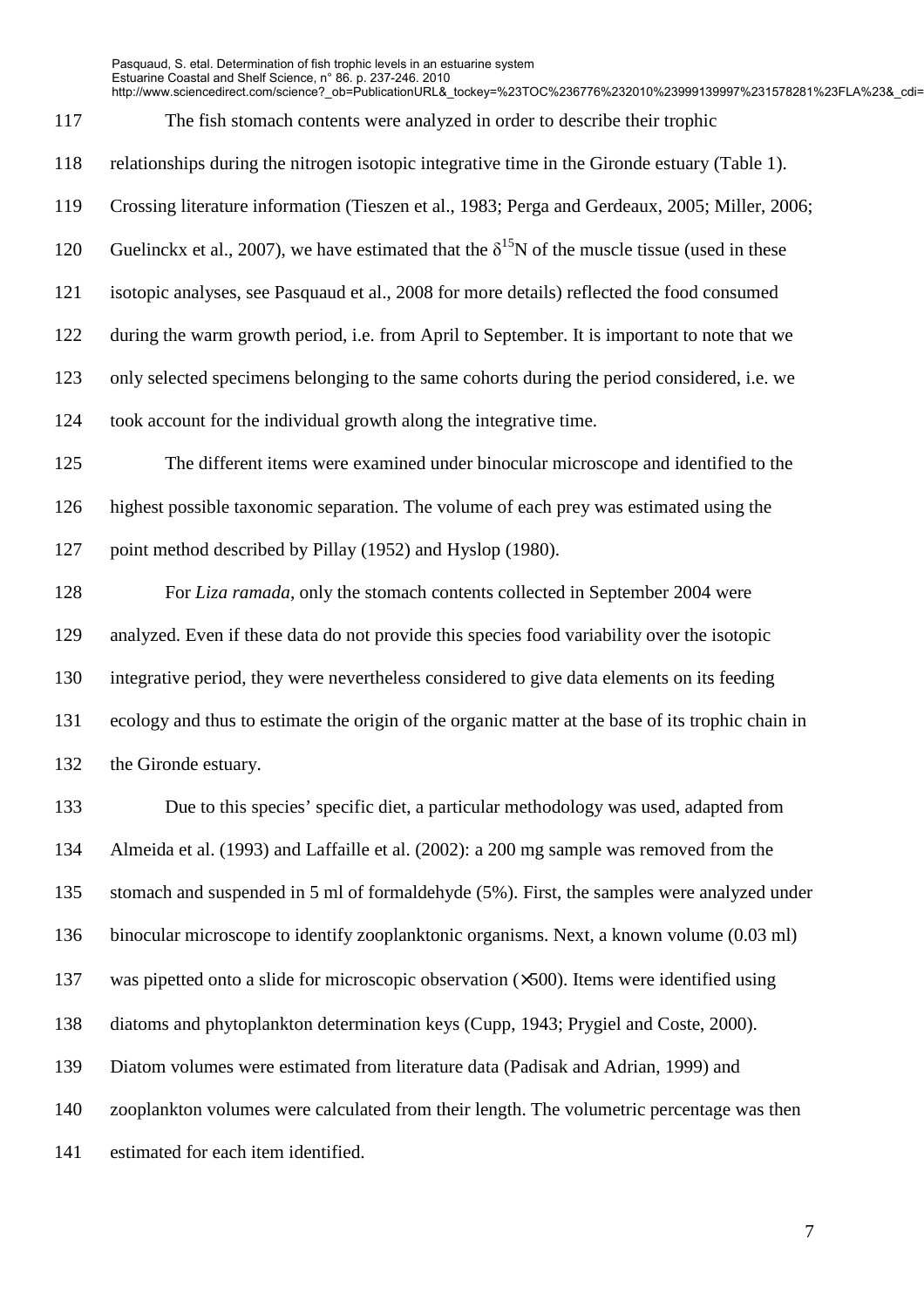142

## 143 *2.4. Prey feeding ecology*

144

| 145 | A bibliographic review was carried out to identify general feeding ecology of benthic                       |
|-----|-------------------------------------------------------------------------------------------------------------|
| 146 | prey (molluscs, annelid polychaetes and crabs), hyperbenthic prey (amphipods, isopods and                   |
| 147 | shrimps) and pelagic prey (mysids, copepods and diverse metazooplankton) in order to                        |
| 148 | characterize the main source of organic matter on which they eat in the Gironde estuary. The                |
| 149 | fish feeding ecology was estimated from the stomach content analysis results obtained in the                |
| 150 | present study and a published work (Pasquaud et al., 2008).                                                 |
| 151 |                                                                                                             |
| 152 | 2.5. Available data                                                                                         |
| 153 |                                                                                                             |
| 154 | The $\delta^{15}$ N signatures of fish species (or size classes) measured by Pasquaud et al.                |
| 155 | (2008) and of their prey (unpublished data) were used in this study (Table 1).                              |
| 156 | Since the benthic trophic chain is generally richer in $\delta^{15}N$ than the pelagic trophic              |
| 157 | chain (Sherwood and Rose, 2005), a distinction was made between isotopic values from the                    |
| 158 | benthic organic matter and the pelagic matter. Due to sampling constraints, our isotope data                |
| 159 | set did not include sufficient $\delta^{15}N$ values to characterize suspended matter, i.e. pelagic source. |
| 160 | Consequently, averaged $\delta^{15}N$ signatures of two primary consumers characterizing two                |
| 161 | different pelagic nutritive pools during the considered period were chosen, one detritivorous               |
| 162 | <i>Eurytemora affinis</i> and the other phytoplanktivorous <i>Acartia</i> spp. The averaged $\delta^{15}N$  |
| 163 | signature of a benthic primary consumer, <i>Cerastoderma edule</i> , was used to characterize the           |
| 164 | benthic baseline.                                                                                           |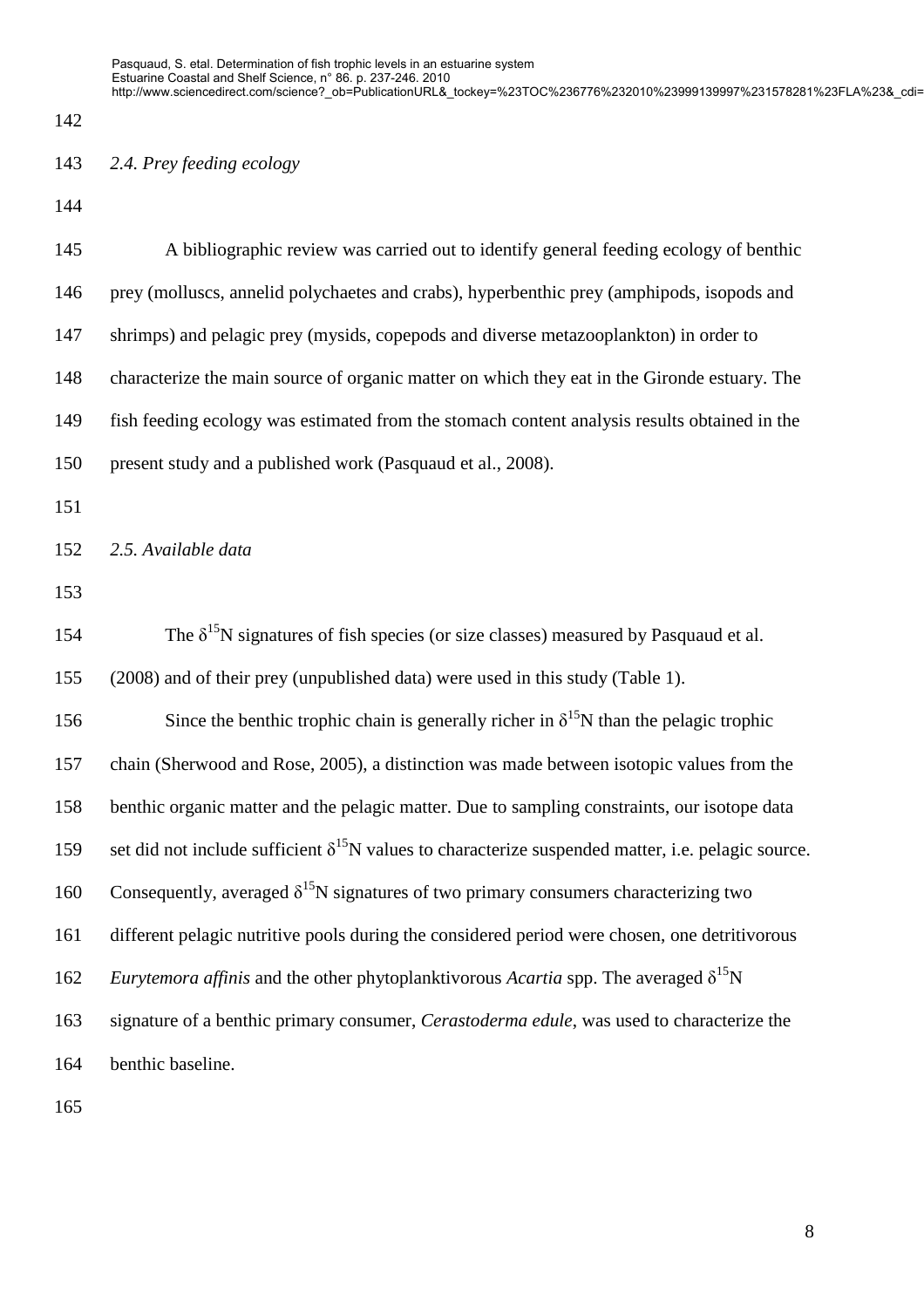#### 166 *2.6. Fish trophic level*

167

168 Fish trophic level (TL) was estimated as:  $TL=[(\delta^{15}N_{pred} - \delta^{15}N_{base})/\Delta \delta^{15}N + TL_{base}$ , 169 where  $\delta^{15}N_{pred}$  is the  $\delta^{15}N$  signature of the predator in question,  $\delta^{15}N_{base}$  is the  $\delta^{15}N$  signature

170 of a representative baseline for the predator and *TLbase* is the trophic level of that baseline.

171 Primary consumers (*Eurytemora affinis*, *Acartia* spp. and *Cerastoderma edule*) were used for

172 that baseline. So,  $TL_{base}$  is equal to 2.  $\Delta \delta^{15}N$  represents the trophic fractionation of  $\delta^{15}N$ ,

173 estimated at 3.4‰ (Post, 2002).

174 The fish preys feed on benthic and/or pelagic food chains (phytoplanktonic and/or 175 detritic) and/or intermediate food chains (mixing of the two pelagic sources), determined from

176 their feeding ecology. The fish species or size class studied present different diets. Thus from

177 the knowledge of the food chains, we estimated for each fish predator group the  $\delta^{15}N_{base}$ ,

178 calculated as: 
$$
\delta^{15} N_{base} = (96V_B \times \delta^{15} N_B + 96V_H \times \delta^{15} N_H + 96V_D \times \delta^{15} N_B + 96V_I \times \delta^{15} N_I)
$$
/100,

179 where %V is the volumetric percentage of the prey B, H, D or I in the stomachs of a predator;

180 B groups together all the prey feeding almost exclusively on the benthic food chain, H the

181 prey feeding almost exclusively on the phytoplanktonic food chain, D the prey feeding almost

182 exclusively on the detritic (pelagic) food chain, and I the prey feeding both on detritic and

183 phytoplanktonic food chains.

- 184
- 185 **3. Results**

186

187 *3.1. Fish trophic ecology* 

188

189 The diet of each fish species was identified during their growth period (warm period) 190 from stomach content analyses and expressed as a volumetric percentage (%V; Table 2).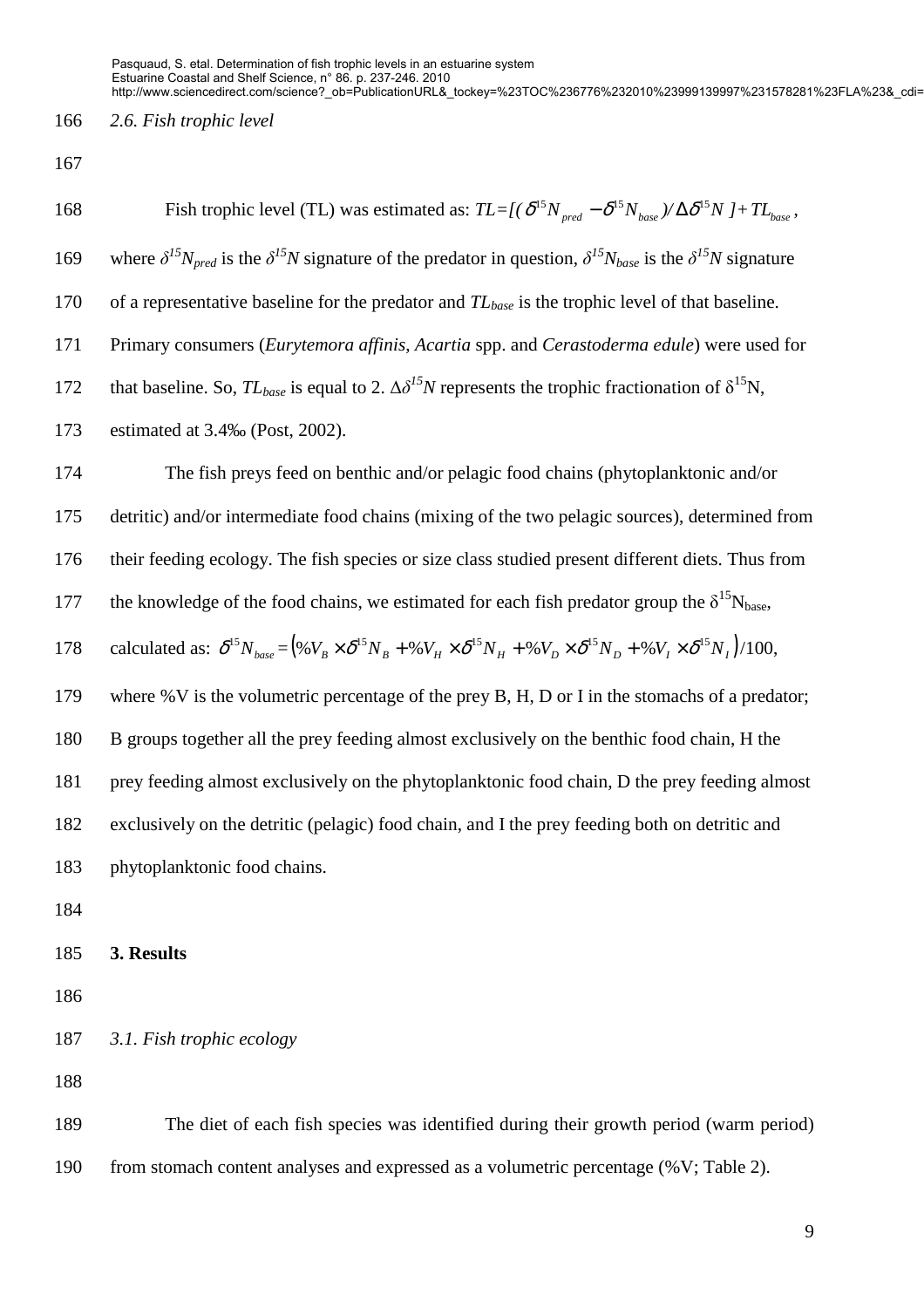http://www.sciencedirect.com/science?\_ob=PublicationURL&\_tockey=%23TOC%236776%232010%23999139997%231578281%23FLA%23&\_cdi=

191 A large proportion of *Liza ramada* stomach contents was composed of organic debris

192  $(\%V = 86.53\%)$ . The rest was predominantly micro-algae in volume (essentially diatoms).

193 The flatfish*, Solea solea* and *Platichthys flesus,* fed on the benthic and suprabenthic 194 compartments. The diet of *P. flesus* consisted mainly of the bivalve *Cerastoderma edule* 195 (72.62%) and the isopod *Synidotea laticauda* (11.68%). *S. solea* fed more on the polychaetes 196 *Neanthes succinea* (13.69%) and *Pectinaria koreni* (12.02%), the amphipods *Gammarus* spp. 197 (19.46%) and the shrimp *Crangon crangon* (10.35%). Some vegetal debris (11.59%) was 198 found in its diet.

199 *Pomatoschistus* spp. fed mainly on the suprabenthic compartment. The majority of 200 their stomach contents consisted of *Gammarus* spp. (66.67%) and the mysid *Neomysis integer* 201 (26.19%).

202 All other species (*Dicentrarchus labrax, Argyrosomus regius, Anguilla anguilla* and 203 *Dicentrarchus punctatus*) had a more diversified diet, feeding from the supra-, epibenthic and 204 pelagic compartments on organisms such as amphipods, isopods, shrimps and copepods. They 205 also are ichtyophagous. Large and small *A. regius* fed especially on *Gammarus* spp. 206 (respectively 14.92 and 11.87%), *C. crangon* (35.76 and 17.96%) and *N. integer* (12.15 and 207 17.16%). Moreover, small *A. regius* consumed the mysids *M. slabberi* (23.52%) and fish 208 larvae (20.78%), whereas large *A. regius* fed on the shrimp *Palaemon* spp. (13.02%). *S.*  209 *laticauda* was the preferential prey for large *D. labrax* (11.90%), *A. anguilla* (25.59%) and *D.*  210 *punctatus* (44.30%). The other preferential prey of *D. punctatus* was *M. slabberi* (18.37%). 211 The diet of *A. anguilla* was also composed of *Gammarus* spp. (33.71%) and *Palaemon* spp. 212 (12.75%). Large *D. labrax* had the most diversified diet, eating many preys such as 213 *Gammarus* spp. (38.89%), *C. crangon* (11.72%), *N. integer* (12.89%), copepods (12.50%) 214 and fish (12.10%). Finally, small *D. labrax* did not have the same diet as large individuals.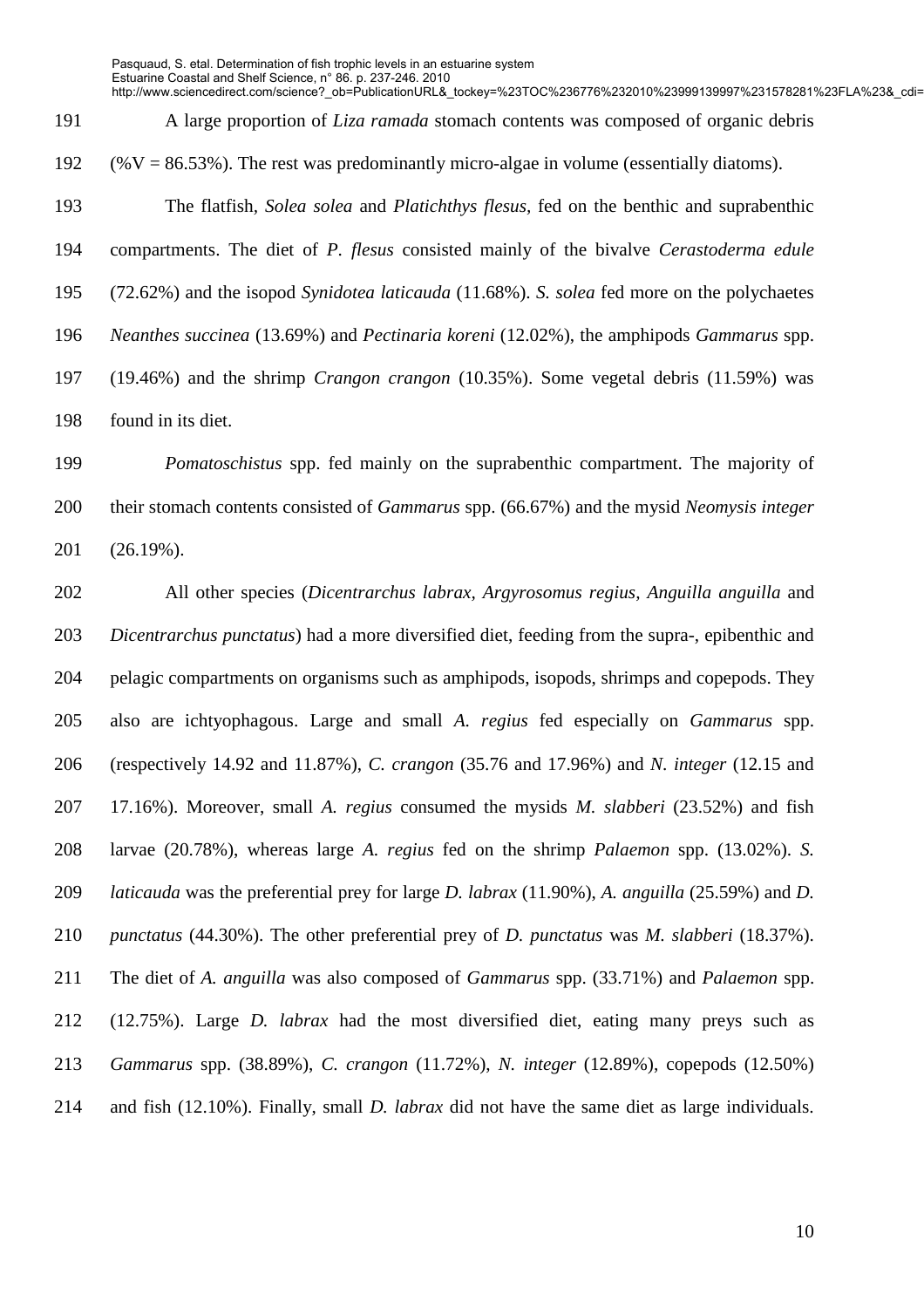215 Their stomach contents were composed of a large proportion of *C. crangon* (25%), *Palaemon* 

216 spp. (28.30%), *Acartia* spp. (16.67%) and fish (16.67%).

217 Results represented ingested biomasses and from these the most important prey was

- 218 determined (%V>10%; Table 2; Fig. 2).
- 219

220 *3.2. Prey trophic ecology* 

221

222 A bibliographic review provides information on prey trophic ecology in the Gironde 223 estuary or in similar estuarine systems (Table 3).

224 Organisms living on or in the sediment have diverse types of food habits: bivalves are 225 suspension feeders (*C. edule*), deposit feeders (*Macoma balthica*) or grazers (*Littorina*  226 *saxatilis*); polychaeta are carnivororous (*Nephtys* spp. or *Neanthes* spp.) or deposit feeders 227 (*Polydora* spp., *Notomastus latericeus, Heteromastus filiformis, Pectinaria koreni*) and crabs 228 are carnivorous. Some isopods (*Sphaeroma serratum* and *Cyathura carinata)*, amphipods 229 (*Bathyporeia* spp and *Corophium volutator)*, shrimps (*C. crangon*) and copepods 230 (*Acanthocyclops trajani*) also live on the sediment. However, all these species also use the 231 sediment as a source of organic matter. In the pelagic compartment, organisms feed on 232 phytoplankton, detritus or both. A few organisms, such as *M. slabberi, Schistomysis* spp.*,*  233 *Gastrosaccus* spp. and *Acartia* spp., are exclusively herbivorous and depend on 234 phytoplankton as a source of organic matter. Others, such as *Eurytemora affinis*, depend 235 exclusively on detritus at the food web baseline. Most of the pelagic organisms consume both 236 phytoplankton and detritus (e.g. *Euterpina acutifons*, the crustacean larvae).

237 From this trophic knowledge, the base of the fish food chains could be characterized 238 (sources of organic matter; Fig. 2; Table 4).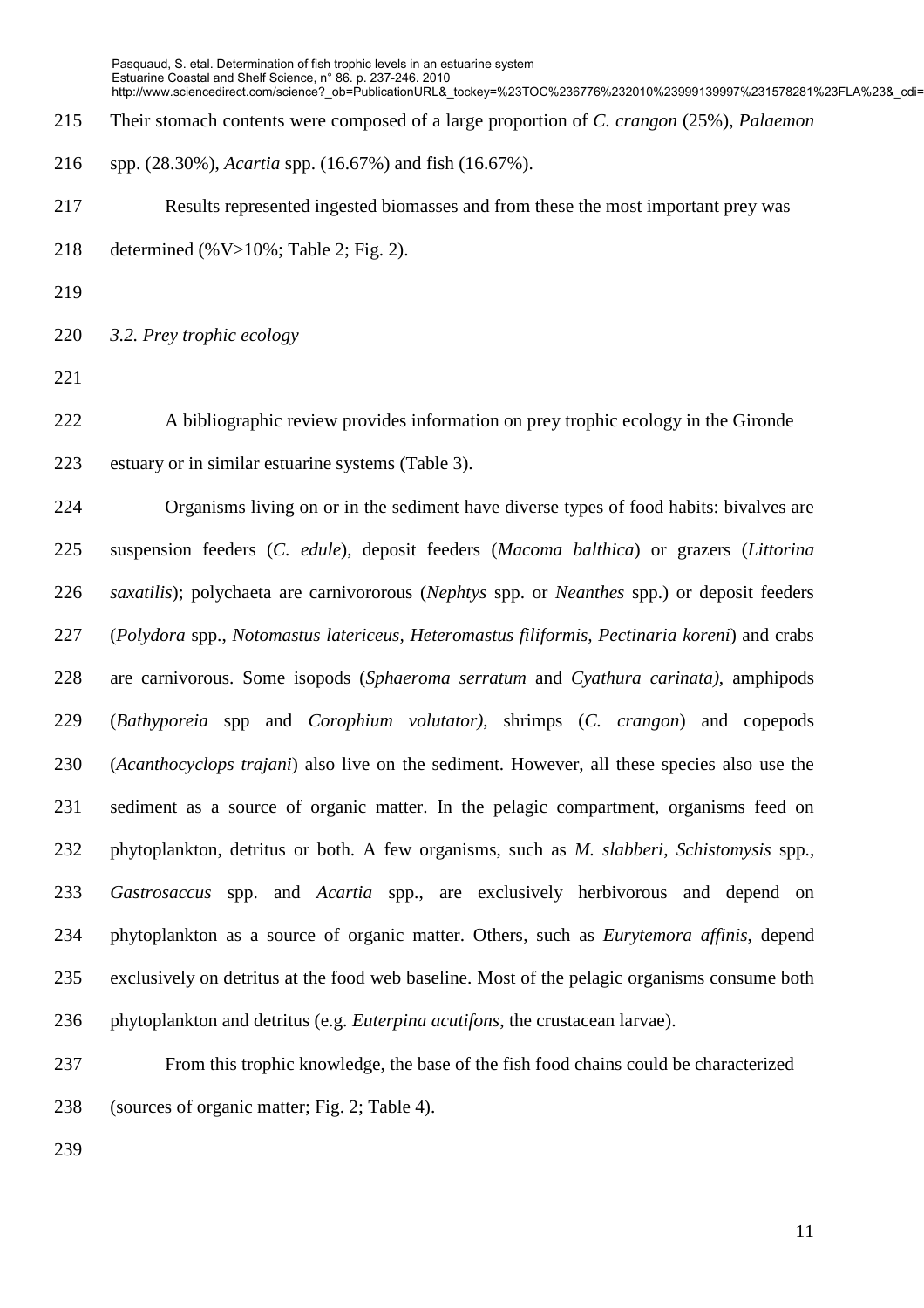http://www.sciencedirect.com/science? ob=PublicationURL& tockey=%23TOC%236776%232010%23999139997%231578281%23FLA%23& cdi=

240 *3.3. Fish trophic levels* 

241

242 The characterization of fish and prey diets gives a good picture of the Gironde food 243 web (Fig. 2). It highlights the fact that the fish species studied use diverse sources of organic 244 matter by eating prey with different food habits. Moreover, from the feeding ecology 245 information of preys and their  $\delta^{15}N$  values, we observed an enrichment of the  $\delta^{15}N$  signatures 246 for the benthic species compared to the pelagic ones for an equivalent trophic position. In 247 addition, an organism feeding on a detritic pelagic source got a higher  $\delta^{15}N$  signatures 248 compared to the ones using a phytoplanktonic source. 249 To identify a  $\delta^{15}N_{base}$  for each fish group (genus, species or size class), the relative 250 proportion of each category of prey (B, H, D, I; cf. definitions part 2.6) in the diet was 251 estimated (Table 4). All the fish fed on both pelagic and benthic food chains, but in different 252 proportions. For example, *Pomatoschistus* spp. ate only 3.57% of benthic prey whereas small 253 *D. labrax* ate 37.53%. *P. flesus*, *S. solea* and *L. ramada* ate mostly from the benthic 254 compartment, with 79.96, 59.41 and 94.68% of their diet respectively depending on this food 255 chain. 256 The  $\delta^{15}N$  value of *C. edule*, used to characterize the benthic organic matter, is 7.97  $\pm$ 257 0.39‰ and for *E. affinis* (pelagic/detritic food chain) and *Acartia* spp. 258 (pelagic/phytoplanktonic food chain) the values are  $7.13 \pm 2.67\%$  and  $6.12 \pm 1.51\%$ 259 respectively. We assume that these three representative baseline organisms are primary 260 consumers and have a position of 2. Fish  $\delta^{15}N$  signatures have higher values, varying between 261 10.70 ± 0.50‰ for *Pomatoschistus* spp. and 13.60 ± 0.12‰ for large *D. labrax*. 262 The  $\delta^{15}N_{base}$  signature for each fish species (or size class) were estimated and from this 263 their trophic levels were calculated (TL; Table 4). Large predators, such as large *D. labrax* 264 and *A. anguilla*, were positioned at the higher TL (respectively 3.98 and 3.89), followed by *D.*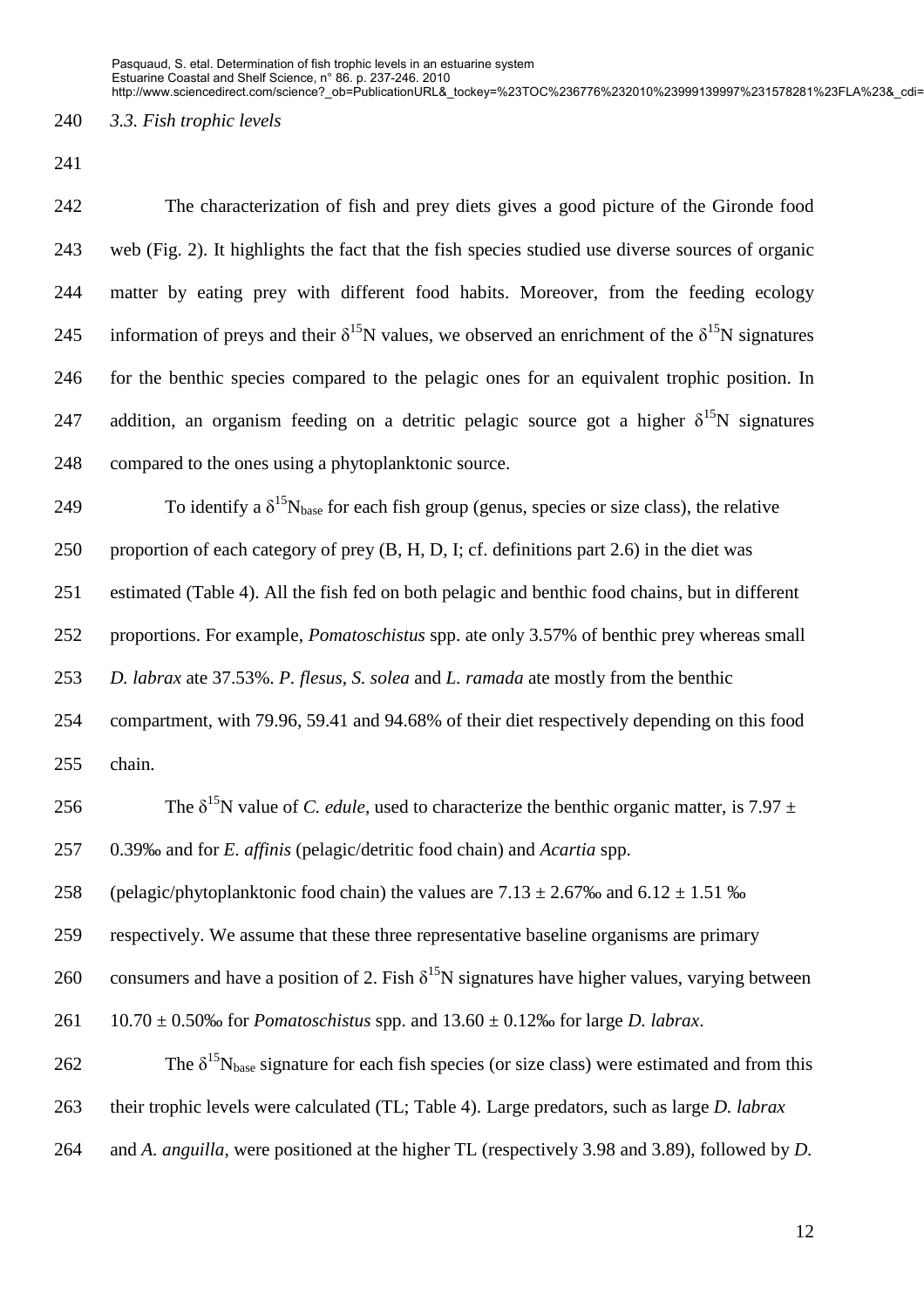265 *punctatus* and large *A. regius* (3.58). *L. ramada* (2.87), and *Pomatoschistus* spp. (3.14) were 266 found at the lower TL. Small *A. regius* and *D. labrax* and benthic fish *S. solea* and *P. flesus* 267 were at the intermediate position, at TL = 3.15, TL = 3.43; TL = 3.30 and TL = 3.36 268 respectively. 269 270 **4. Discussion**  271 272 *4.1. Trophic web of the Gironde estuary*  273 274 A precise estimation of fish trophic levels based on  $\delta^{15}N$  values requires a good 275 knowledge of the trophic web in order to characterize the different nutritive pools at the base 276 of the system and to describe food linkages allow us to distinguish pelagic food chains from 277 benthic ones (Vander Zanden and Rasmussen, 1999; Mc Cuthan et al., 2003). 278 In environment as complex and fluctuant as estuaries, it appears necessary to consider 279 the temporal feeding ecology of the nitrogen isotopic integrative period. Crossing 280 bibliographic data, this time was estimated for fish to their warm growth period. Nevertheless, 281 this time is species and life-stage specific (e.g. Miller, 2006; Guelinckx et al., 2007). It will be 282 interesting to complete this study by an experimental approach to define precisely the 283 different turnover times. Pasquaud, S. etal. Determination of fish trophic levels in an estuarine system Estuarine Coastal and Shelf Science, n° 86. p. 237-246. 2010 http://www.sciencedirect.com/science?\_ob=PublicationURL&\_tockey=%23TOC%236776%232010%23999139997%231578281%23FLA%23&\_cdi=

284 Fish stomach content analyses were carried out the warm period and enabled us to 285 identify qualitatively and quantitatively the different preys consumed by each fish group 286 studied. For both small and large groups of *D. labrax*, *D. punctatus* and *L. ramada*, the 287 number of samples was reduced and/or limited to a restricted part of the period studied 288 compared to other species, which led to less accurate results. Nevertheless, they were 289 considered because they give information on these species diets in the Gironde estuary. In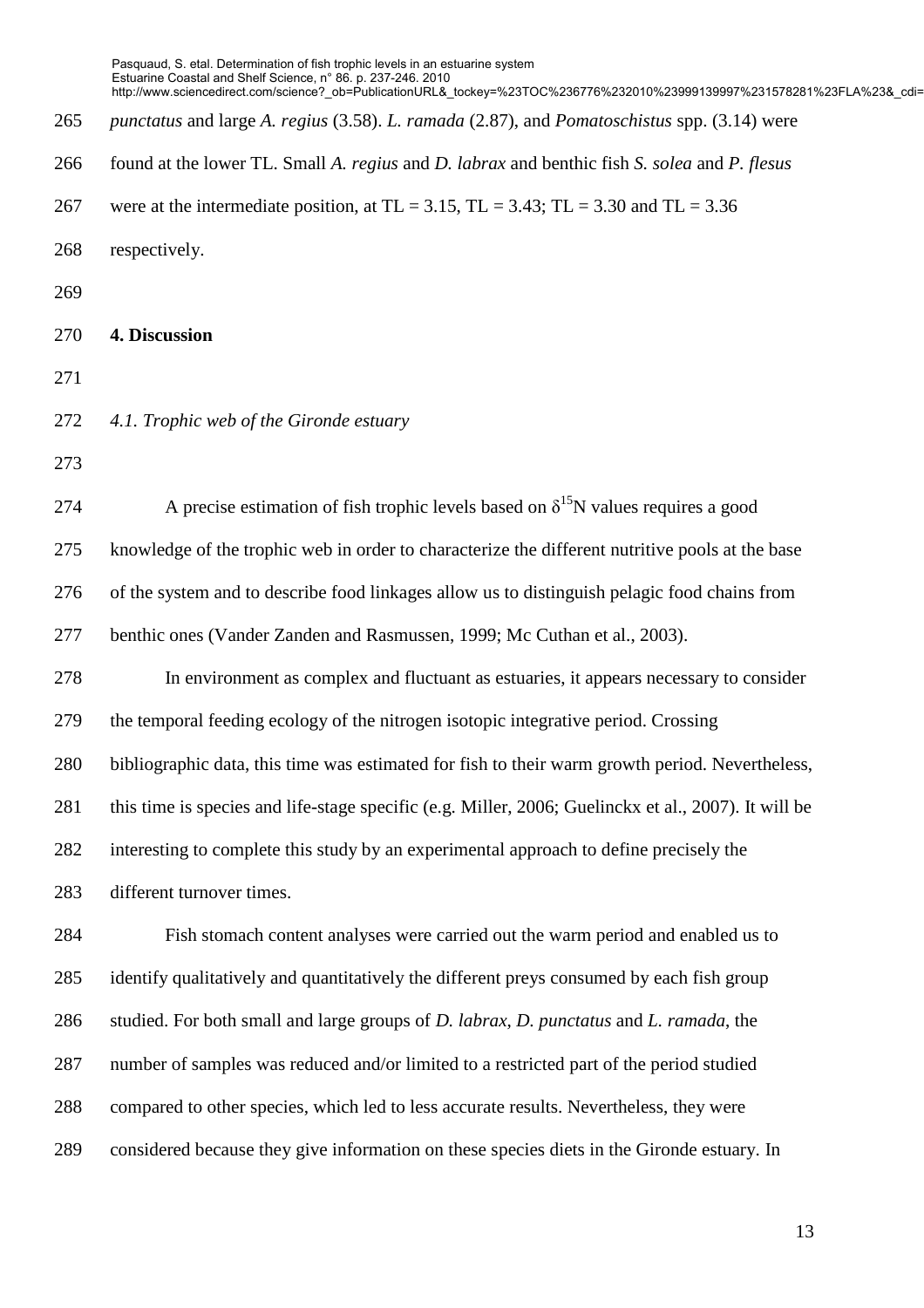http://www.sciencedirect.com/science?\_ob=PublicationURL&\_tockey=%23TOC%236776%232010%23999139997%231578281%23FLA%23&\_cdi=

290 addition, the trophic positions of these species obtained in that study are coherent with the

291 description of their feeding ecology (Cf. following paragraph).

292 The general diet trends in their preys have been characterized from bibliographic data, 293 mainly coming from Gironde estuary, to estimate the origin and the importance of each 294 source for fish groups. Due to available isotopic data, one benthic baseline and two pelagic 295 ones were distinguished. The knowledge of food chains and the  $\delta^{15}N$  data of different 296 compartments confirm the isotopic enrichment in benthic species compared to pelagic ones 297 for an equivalent trophic position and also highlight an enrichment of the detritic pelagic 298 chains compared to phytoplanktonic ones. Recycling processes of the detritic organic matter 299 could explained these enrichments (Hughes et al., 2000; David et al., 2006). 300 Considering the pelagic chains, a prey may not have a clear detritic or phytoplanktonic 301 origin, but rather have a mixed origin of both. For zooplanktonic species which feed on the 302 two sources, an intermediate source has been attributed to them. It would be interesting to 303 determine the relative importance of these sources for these species. Fatty acids would allow 304 an identification of the different nutritive pools and produce a better estimate (David et al., 305 2006). However, the differentiation of the diverse pelagic sources described in the present 306 work provides a realistic estimation of the fish trophic levels and of the importance of the 307 phytoplanktonic source in the functioning of the system, which may be underestimated in 308 previous studies.

309 During the warm period, the trophic organization of the Gironde appears to be based 310 both on detritic and phytoplanktonic sources. Moreover, the pelagic organic matter sources 311 seem to be more used than benthic ones. These observations on the functioning of the Gironde 312 confirms the assumption put forward for this period of the year in a previous work using a 313 mass-balanced trophic model (Lobry et al., 2008).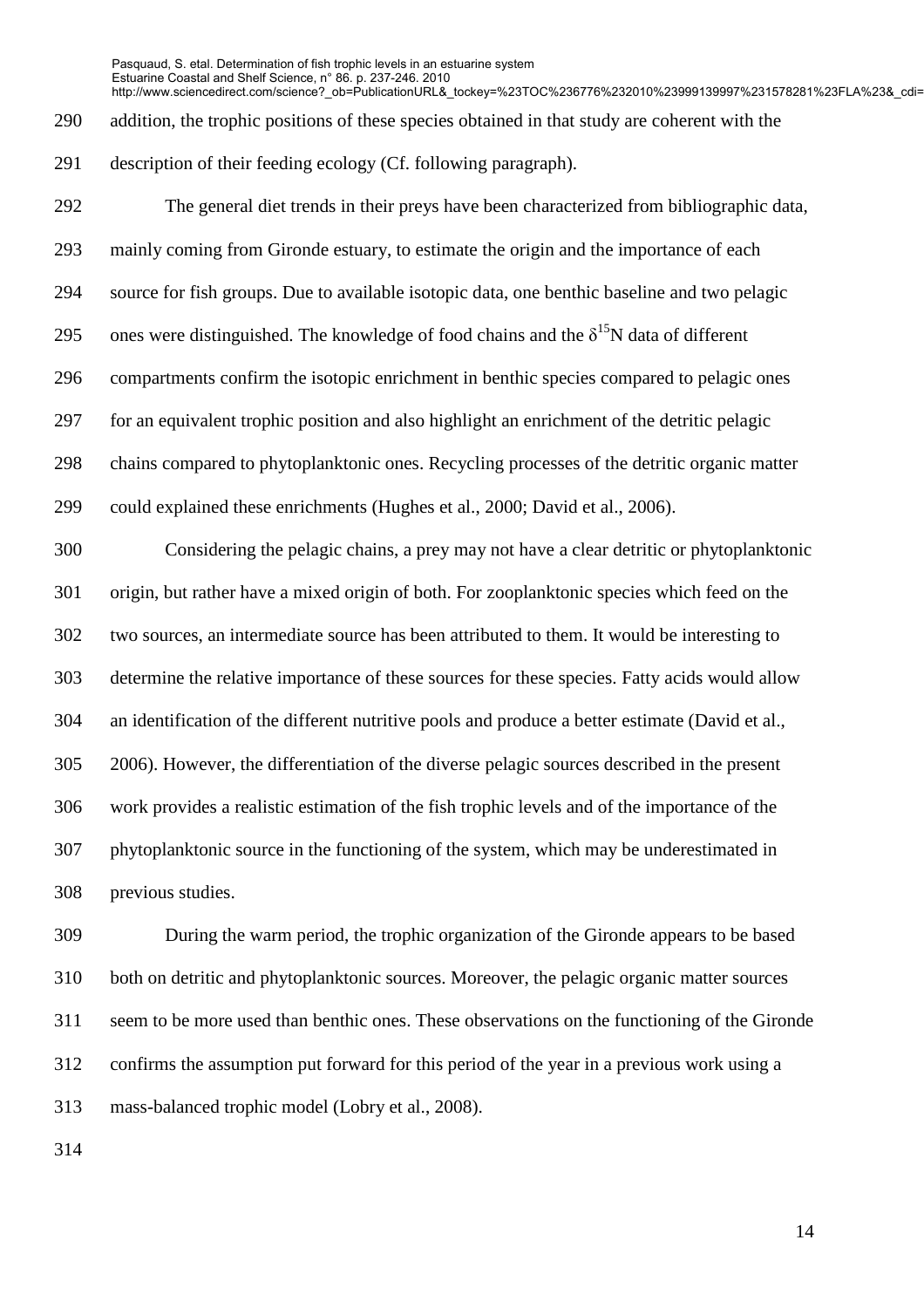#### 315 *4.2. Validity of the fish trophic levels obtained*

316

317 By describing the bottom of the food chains and their sources we were able to 318 calculate the trophic levels of some main fish groups (species, genus or size class) in the 319 Gironde estuary from  $\delta^{15}N$  values. The data from fish stomach content analyses obtained in 320 the nitrogen isotopic integrative period, or part of this period, led to a discussion about the 321 validity of results.

322 In this study, *L. ramada* presents the lowest trophic level. Its feeding ecology differs 323 from that of other species as it consumes a high level of primary producers (micro-algae) and 324 detritus. Its grazing behaviour in brackish water, as previously described in other estuarine 325 and coastal systems (Laffaille et al., 2002; Almeida, 2003), is confirmed here by its diet 326 composed principally of benthic diatoms such as *Coscinodiscus, Melosira, Raphoneis,* 

327 *Girosigma* or *Navicula* (Almeida et al., 1993; Laffaille et al., 2002; Almeida, 2003).

328 Among the fish studied, *Pomatoschistus* spp. and the two flatfish *S. solea* and *P. flesus* 329 have intermediate trophic levels. The genus *Pomatoschistus* is described in this study as a 330 small crustacean feeder, which is in agreement with a previous work on the Gironde 331 (Pasquaud et al., 2004) or other estuaries (e.g. Hamerlynck and Cattrijsse, 1994; Salgado et 332 al., 2004; Leitão et al., 2006). *P. flesus* feeds especially on primary consumers, including a 333 very large quantity of molluscs (*C. edule*) which were not found in their stomach contents the 334 previous year (Pasquaud et al., 2008). Several studies (e.g. Summers, 1980; Hampel et al., 335 2005) indicate that the diet of *P. flesus* is very flexible, depending on benthic prey availability 336 in the environment. However, some authors emphasize this fish species' strong preference for 337 molluscs (Jones, 1962; Vinagre et al., 2008). *S. solea* tends to eat carnivorous prey such as 338 polychaetes, *Gammarus* spp. and some decapods, as previously described in estuaries 339 (Vinagre et al., 2005; Pasquaud et al., 2008). The diet of the two flatfish species is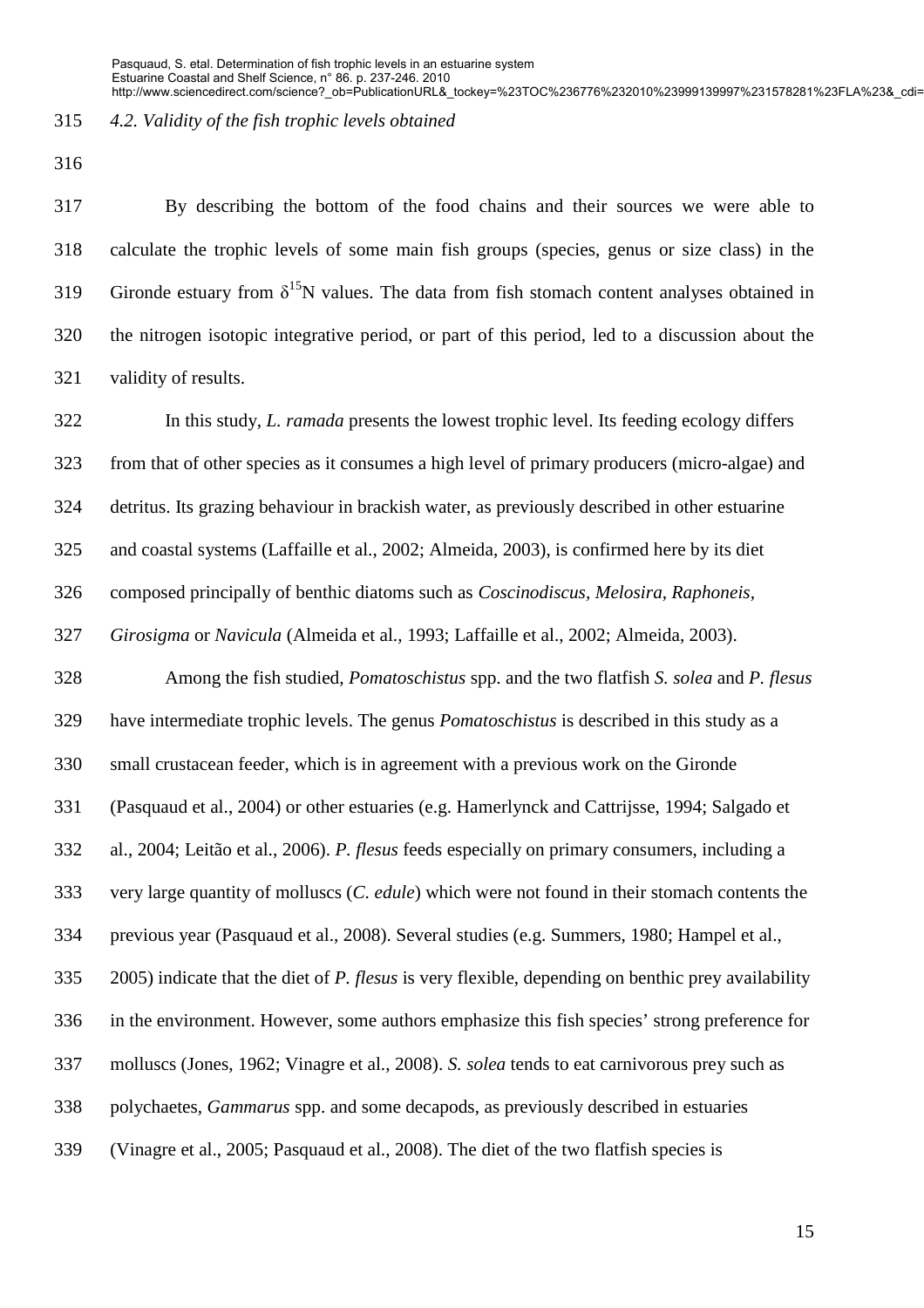340 distinguished from that of *Pomatoschistus* by fish consumption and this may explain their http://www.sciencedirect.com/science?\_ob=PublicationURL&\_tockey=%23TOC%236776%232010%23999139997%231578281%23FLA%23&\_cdi=

341 higher trophic levels. The lower trophic level of *S. solea* compared to *P. flesus* may be due to

342 the fact that vegetal debris is found in its stomach contents.

343 *A. anguilla*, *D. punctatus*, *D. labrax* and *A. regius* have the highest trophic levels. 344 They could be considered as the top predators of this system because of their carnivorous 345 feeding behaviour, feeding on a high diversity of crustaceans (amphipods, isopods, shrimps, 346 mysids), and especially because of their piscivorous trend. The diets of these species show 347 similarities with the results of the previous year in the Gironde estuary (Pasquaud et al., 2008) 348 and with those observed in other estuarine systems (Costa, 1988; Cabral and Costa, 2001; 349 Cabral and Ohmert, 2001). The quantitative differences could be explained by variations in 350 prey availability in the environment.

351 This study also shows an increase in trophic levels in parallel with an increase in the 352 size of individuals for the two species tested, *D. labrax* and *A. regius*. The same observation 353 was made from the analysis of  $\delta^{15}N$  values (Pasquaud et al., 2008). This result suggests that a 354 species can play different functions in the ecosystem and emphasizes the importance of 355 considering size criteria in studies of trophic dynamics (Garrison and Link, 2000).

356 Thus the trophic levels of fish groups, calculated from  $\delta^{15}N$  values, are representative 357 of their feeding ecology. This method allows us to correct the work of Pasquaud et al. (2008), 358 and therefore redefine the trophic position of the benthic fish.

359

#### 360 **5. Conclusions**

361

362 This study demonstrates the necessity of a good knowledge of estuarine trophic webs, 363 i.e. qualitative and quantitative fish trophic relationships, benthic/pelagic food chains, sources 364 of organic matter, in order to calculate fish trophic levels from  $\delta^{15}N$  values and validate them.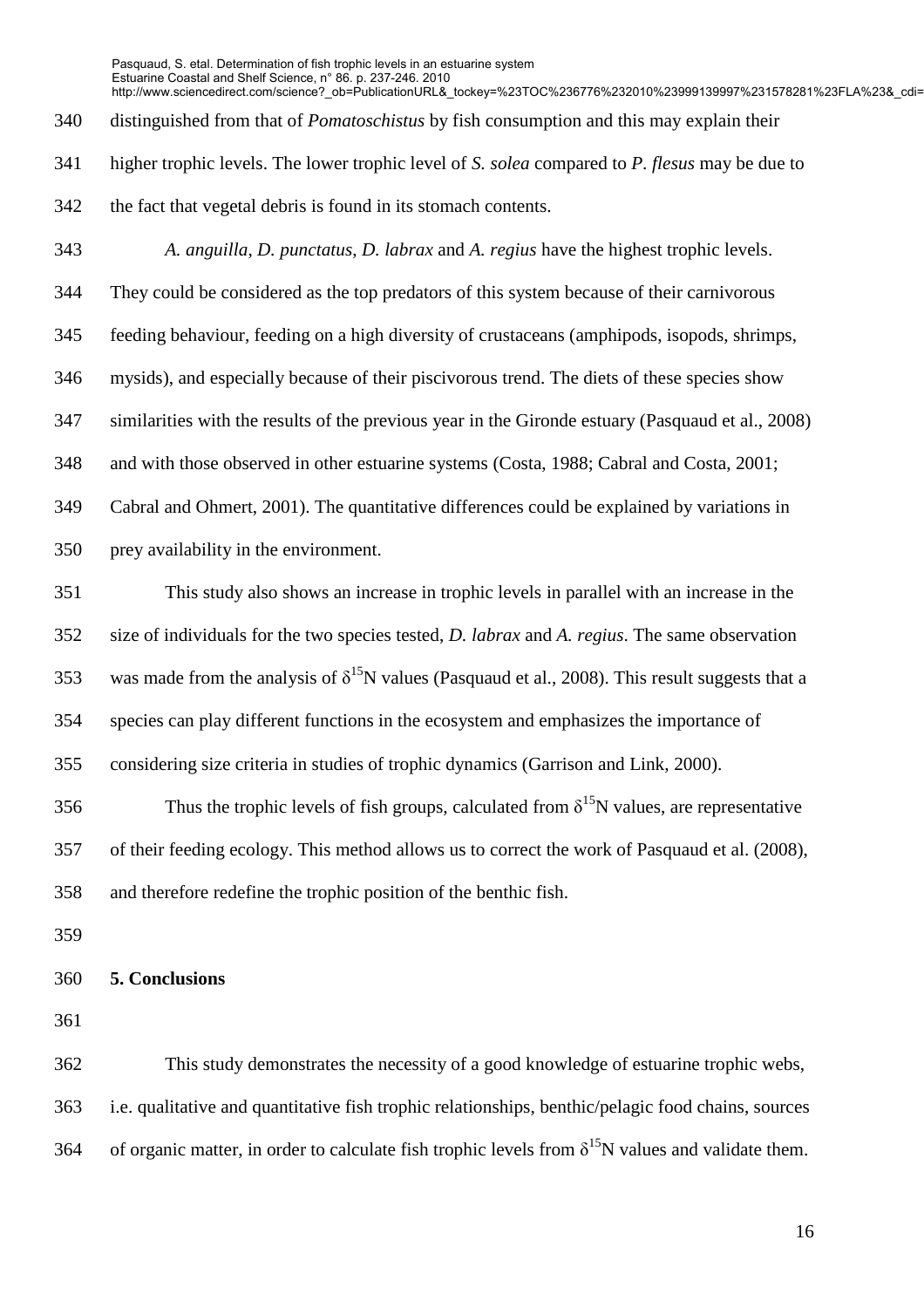http://www.sciencedirect.com/science?\_ob=PublicationURL&\_tockey=%23TOC%236776%232010%23999139997%231578281%23FLA%23&\_cdi=

365 Due to the considerable variability of these systems, it is essential to use 366 complementarily stable isotope and stomach contents analyses during the whole integration 367 period in fish. With this method, the variability of the feeding ecology during the considered 368 period is taken into account and a possible inter-annual variability in the feeding ecology of 369 some species (e.g. *P. flesus*) is palliated. 370 This approach developed to identify fish trophic levels in estuaries appears particularly 371 appropriate, giving more accurate results than those produced by the Ecopath model 372 developed in the Gironde estuary (see Lobry et al., 2008). This type of data could help to 373 validate trophic models (Dame and Christian, 2008). 374 For future research, it would be interesting to estimate more precisely the different 375 matter fluxes at the food web base and to study in details the recycling processes in order to 376 see the relative importance of the sources in the system and thus obtain a better understanding 377 of the functioning of estuarine fish food webs.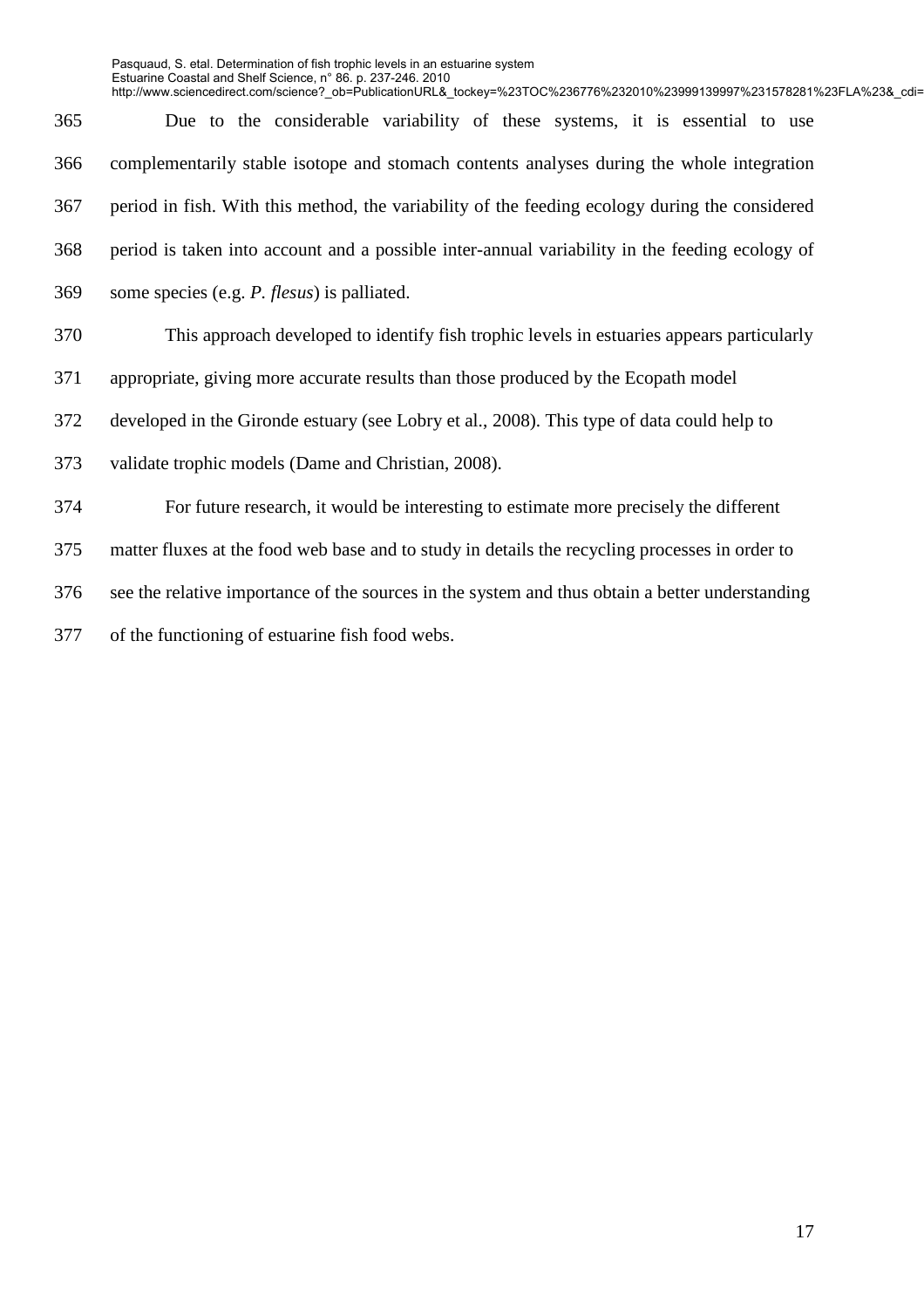### 378 **Acknowledgements**

- 379
- 380 This investigation was supported by the French Institute of Agricultural and
- 381 Environmental Engineering Research (Cemagref). The authors would like to thank Maria
- 382 Cellamare (Cemagref-Bordeaux), Maud Cottet (Cemagref-Bordeaux), Michel Coste
- 383 (Cemagref-Bordeaux), Nicolas Savoye (University of Bordeaux 1) and Pierre Richard
- 384 (CNRS-CRELA, l'Houmeau).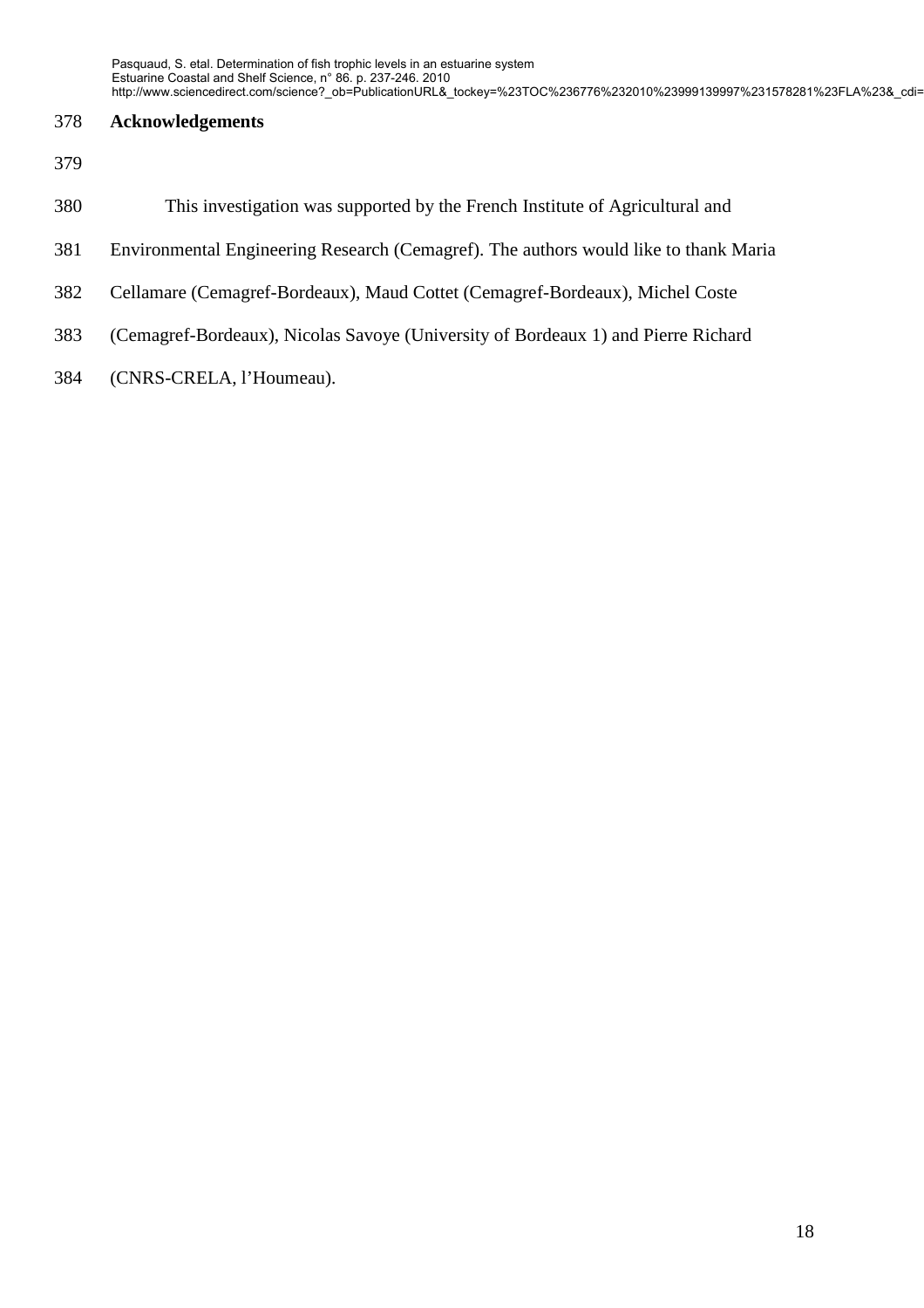#### 385 **References**

- 386
- 387 Akin, S., Winemiller, K.O., 2008. Body size and trophic position in a temperature estuarine
- 388 food web. Acta Oecologica-International Journal of Ecology 33, 144-153.
- 389 Almeida, P.R., 2003. Feeding ecology of *Liza ramada* (Risso, 1810) (Pisces, Mugilidae) in a
- 390 south-western estuary of Portugal. Estuarine, Coastal and Shelf Science 57, 313-323.
- 391 Almeida, P.R., Moreira, F., Costa, J.L., Assis, C.A., Costa, M.J., 1993. The feeding strategies
- 392 of *Liza ramada* (Risso, 1826) in fresh and brackish water in the River Tagus, Portugal.
- 393 Journal of Fish Biology 42, 95-107.
- 394 Bachelet, G., 1981. Données préliminaires sur l'organisation trophique d'un peuplement
- 395 benthique marin. Vie et Milieux 31, 205-213.
- 396 Cabral, H., Costa, M.J., 2001. Abundance, feeding ecology and growth of 0-group sea bass,
- 397 *Dicentrarchus labrax*, within the nursery areas of the Tagus estuary. Journal of the Marine
- 398 Biological Association of the United Kingdom 81, 679-682.
- 399 Cabral, H.N., Ohmert, B., 2001. Diet of juvenile meagre, *Argyrosomus regius*, within the
- 400 Tagus estuary. Cahiers de Biologie Marine 42, 289-293.
- 401 Cammen, L.M., 1980. A Method for Measuring Ingestion Rate Deposit Feeders and its Use
- 402 with the Polychaete *Nereis succinea*. Estuaries 3, 55-60.
- 403 Cannicci, S., Gomei, M., Boddi, B., Vannini, M., 2002. Feeding Habits And Natural Diet of
- 404 the Intertidal Crab Pachygrapsus marmoratus: Opportunistic Browser or Selective Feeder?
- 405 Estuarine, Coastal and Shelf Science 54, 983-1001.
- 406 Castel, J., Bachelet, G., Rochard, E., Elie, P., 1994. La biologie de l'estuaire, Estuaire de la
- 407 Gironde, livre blanc. Agence de l'Eau Adour Garonne, IFREMER, pp. 115.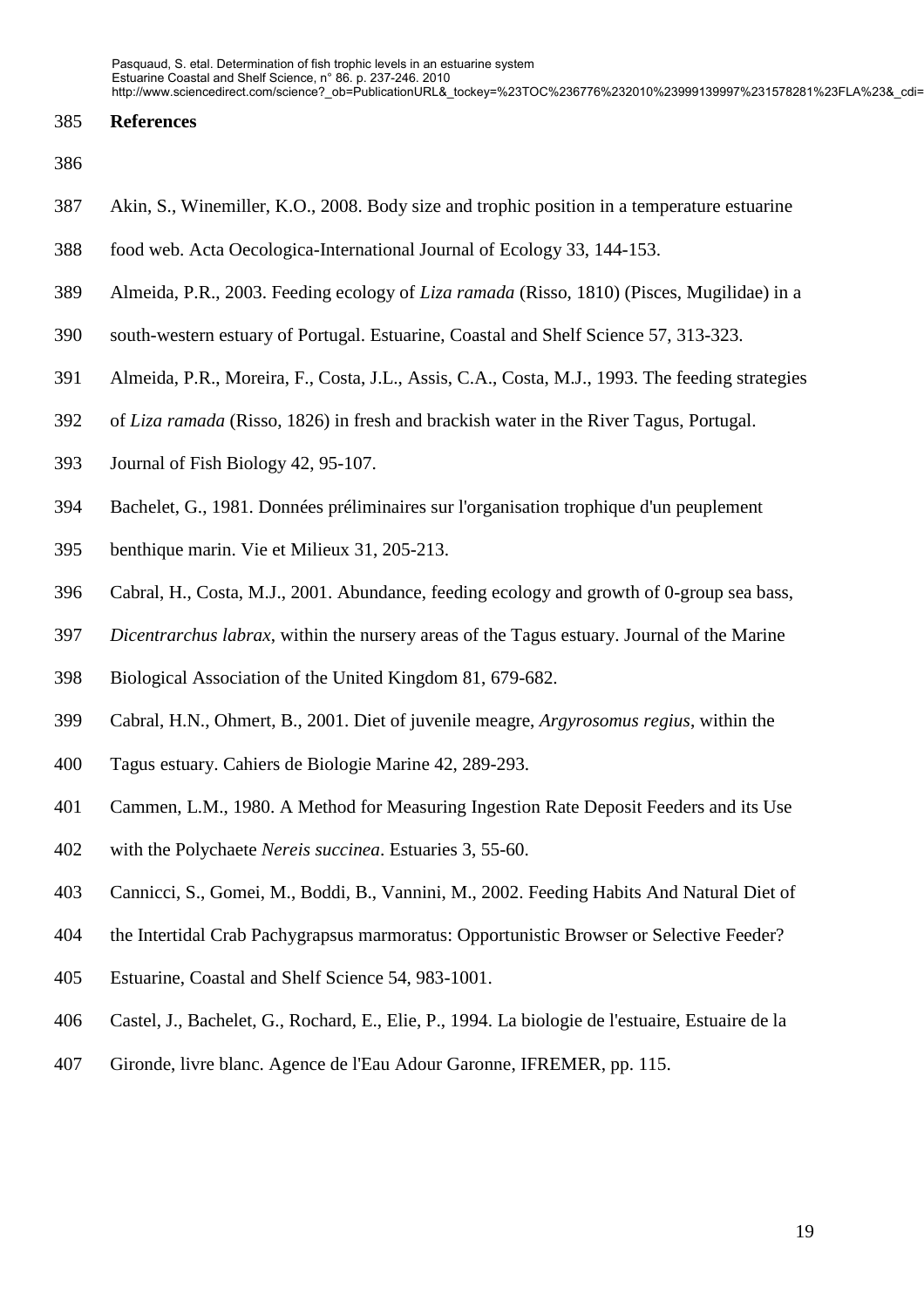- 408 Church, M.R., Ebersole, J.L., Rensmeyer, K.M., Couture, R.B., Barrows, F.T., Noakes,
- 409 D.L.G., 2009. Mucus: a new tissue fraction for rapid determination of fish diet switching
- 410 using stable isotope analysis. Canadian Journal of Fisheries and Aquatic Sciences 66, 1-5.
- 411 Cohen, A.N., Carlton, J.T., Fountain, M.C., 1995. Introduction, dispersal and potential
- 412 impacts of the green crab *Carcinus maenas* in San Francisco Bay, California. Marine Biology
- 413 122, 225-237.
- 414 Costa, M.J., 1988. Ecologie alimentaire des poissons de l'estuaire du Tage. Cybium 12, 301- 415 320.
- 416 Cupp, E.E., 1943. Marine plankton diatoms of the west coast of North America. University of
- 417 California press Berkeley and Los Angeles.
- 418 Dame, J.K., Christian, R.R., 2008. Evaluation of ecological network analysis: Validation of
- 419 output. Ecological Modelling 210, 327-338.
- 420 Davenport, S.R., Bax, N.J., 2002. A trophic study of a marine ecosystem off southeasten
- 421 Australia using stable isotopes of carbon and nitrogen. Canadian Journal of Fisheries and
- 422 Aquatic Sciences 59, 514-530.
- 423 David, V., Sautour, B., Chardy, P., 2007. Successful colonization of the calanoid copepod
- 424 *Acartia tonsa* in the oligo-mesohaline area of the Gironde estuary (SW France) Natural or
- 425 anthropogenic forcing? Estuarine Coastal and Shelf Science 71, 429-442.
- 426 David, V., Sautour, B., Galois, R., Chardy, P., 2006. The paradox high zooplankton biomass-
- 427 low vegetal particulate organic matter in high turbidity zones: What way for energy transfer?
- 428 Journal of Experimental Marine Biology and Ecology 333, 202-218.
- 429 De Niro, M.J., Epstein, S., 1978. Influence of diet on the distribution of carbon isotopes in
- 430 animals. Geochimica et Cosmochimica Acta 42, 495-506.
- 431 De Niro, M.J., Epstein, S., 1981. Influence of the diet on the distribution of nitrogen isotopes
- 432 in animals. Geochimica et Cosmochimica Acta 45, 341-351.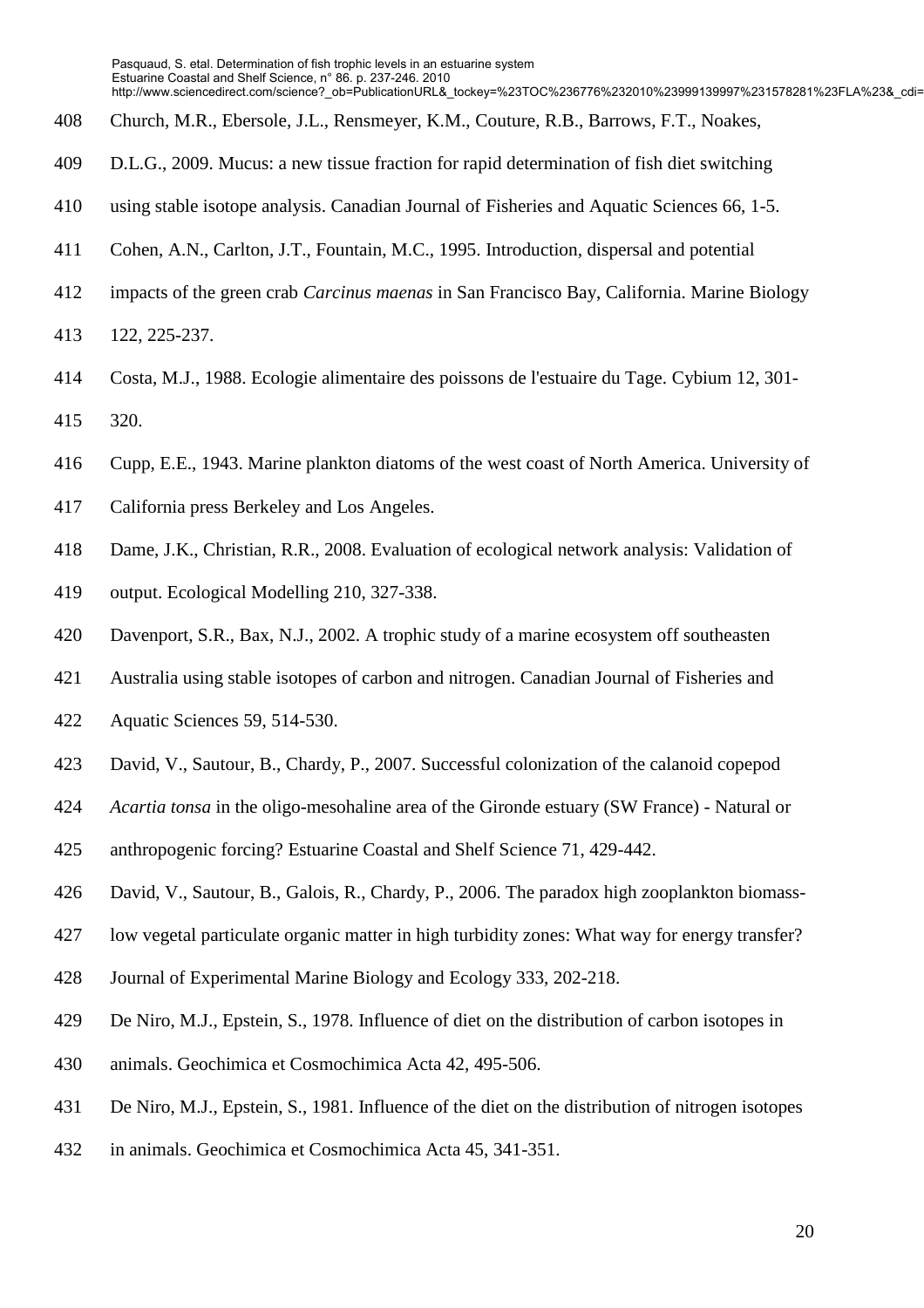- 433 Fauchald, K., Jumars, P.A., 1979. The diet of worms: a study of polychaete feeding guilds.
- 434 Oceanographic marine biology. Annual Review 17, 193-284.
- 435 Fockedey, N., Mees, J., 1999. Feeding of the hyperbenthic mysid *Neomysis integer* in the
- 436 maximum turbidity zone of the Elbe, Westerschelde and Gironde estuaries. Marine Systems
- 437 22, 207-228.
- 438 Fry, B., Sherr, E.B., 1984.  $\delta^{13}$ C measurements as indicators of carbon flow in marine and
- 439 freshwater ecosystems. Contributions in Marine Science 27, 13-47.
- 440 Garrison, L.P., Link, J.S., 2000. Dietary guild structure of the fish community in the
- 441 Northeast United States continental shelf ecosystem. Marine Ecology Progress Series 202,
- 442 231-240.
- 443 Gerdol, V., Hughes, R.G., 1994. Feeding behaviour and diet of *Corophium volutator* in an
- 444 estuary in southeastern England. Marine Ecology Progress Series 114, 103-108.
- 445 Grall, J., Le Loc'h, F., Guyonnet, B., Riera, P., 2006. Community structure and food web
- 446 based on stable isotopes ( $\delta^{15}N$  and  $\delta^{13}C$ ) analysis of a North Eastern Atlantic maerl bed.
- 447 Journal of Experimental Marine Biology and Ecology 338, 1-15.
- 448 Grosholz, E.D., Ruiz, G.M., 1996. Predicting the impact of introduced marine species:
- 449 Lessons from the multiple invasion of the European green crab *Carcinus maenas*. Biological
- 450 Conservation 78, 59-66.
- 451 Guelinckx, J., Maes, J., Van Den Driessche, P., Geysen, B., Dehairs, F., Ollevier, F., 2007.
- 452 Changes in delta C-13 and delta N-15 in different tissues of juvenile sand goby
- 453 *Pomatoschistus minutus*: a laboratory diet-switch experiment. Marine Ecology-Progress
- 454 Series 341, 205-215.
- 455 Hamerlynck, O., Cattrijsse, A., 1994. The food of *Pomatoschistus minutus* (Pisces, Gobiidae)
- 456 in Belgian coastal waters, and a comparison with the food of its potential competitor *P.*
- 457 *lozanoi*. Journal of Fish Biology 44, 753-771.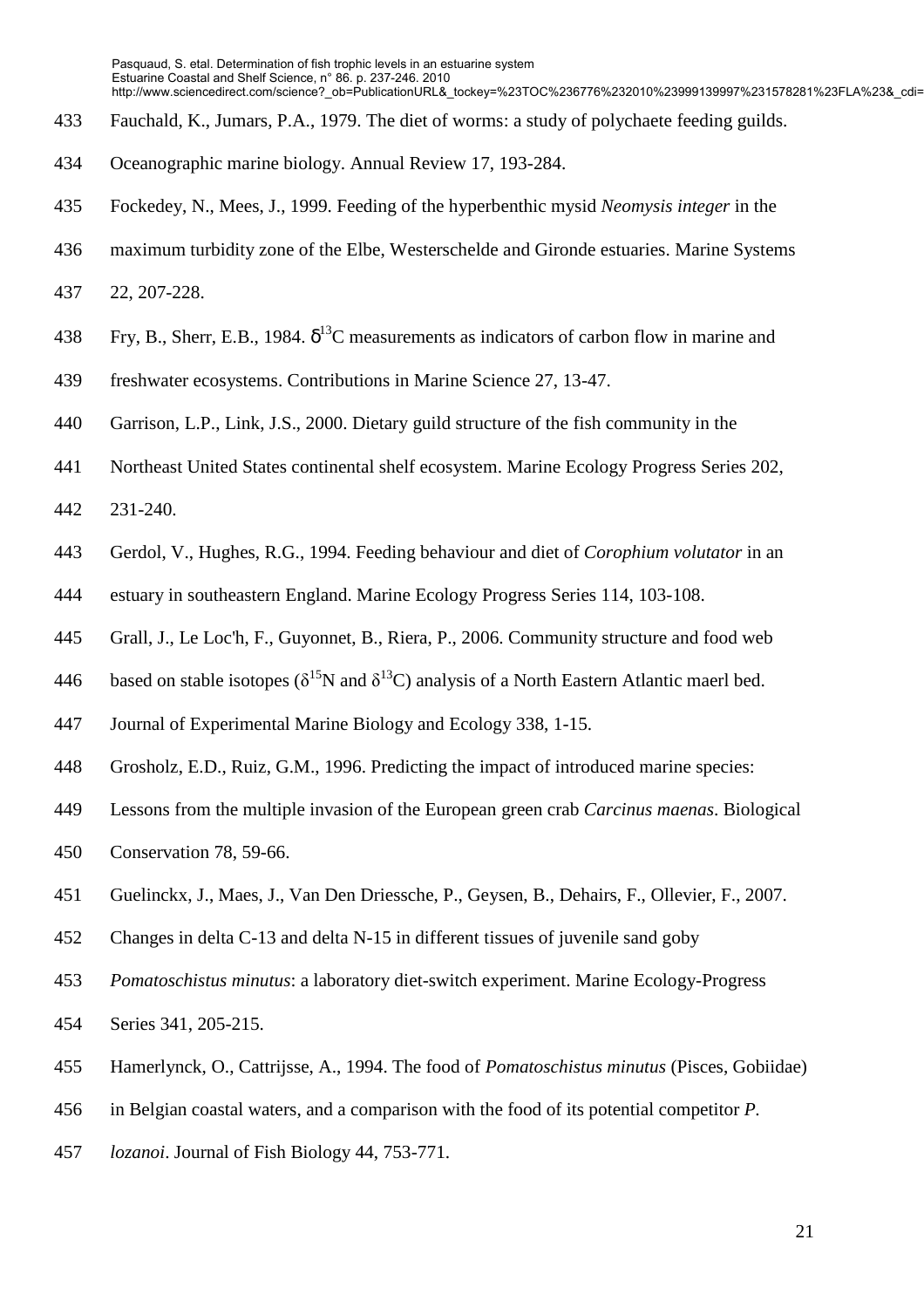- 458 Hampel, H., Cattrijsse, A., Elliott, M., 2005. Feeding habits of young predatory fishes in
- 459 marsh creeks situated along the salinity gradient of the Schelde estuary, Belgium and The
- 460 Netherlands. Helgoland Marine Research 59, 151-162.
- 461 Herman, P.M.J., Middelburg, J.J., Widdows, J., Lucas, C.H., Heip, C.H.R., 2000. Stable
- 462 isotopes as trophic tracers: combining field sampling and manipulative labelling of food
- 463 resources for macrobenthos. Marine Ecology Progress Series 204, 79-92.
- 464 Hesslein, R.H., Capel, M.J., Fox, D.E., Hallard, K.A., 1991. Stable isotopes of sulfur, carbon,
- 465 and nitrogen as indicators of trophic level and fish migration in the lower Mackenzie river
- 466 basin, Canada. Canadian Journal of Fisheries and Aquatic Sciences 48, 2258-2265.
- 467 Hesslein, R.H., Hallard, K.A., Ramlal, P., 1993. Replacement of Sulfur, carbon and nitrogen
- 468 in tissue of Growing broad Whitefish (*Coregonus nasus*) in response to a change in diet
- 469 traced by delta 34S, delta 13C and delta 15N. Canadian Journal of Fisheries and Aquatic
- 470 Sciences 50, 2071-2076.
- 471 Hughes, J.E., Deegan, L.A., Peterson, B.J., Holmes, R.M., Fry, B., 2000. Nitrogen flow
- 472 through the food web in the oligohaline zone of a new England estuary. Ecology 81, 433-452.
- 473 Hyslop, E.J., 1980. Stomach contents analysis a review of methods and their application.
- 474 Journal of Fish Biology 17, 411-429.
- 475 Jones, N.S., 1962. The bottom fauna and the food of flatfish of the Cumberland Coast. Journal
- 476 of Animal Ecology 21, 182-205.
- 477 Kwak, T., Zedler, J.B., 1997. Food web analysis of southern California coastal wetlands using
- 478 multiple stable isotopes. Oecologia 110, 262-277.
- 479 Laffaille, P., Feunteun, E., Lefebvre, C., Radureau, A., Sagan, G., Lefeuvre, J.-C., 2002. Can
- 480 Thin-lipped Mullet Directly Exploit the Primary and Detritic Production of European
- 481 Macrotidal Salt Marshes? Estuarine, Coastal and Shelf Science 54, 729-736.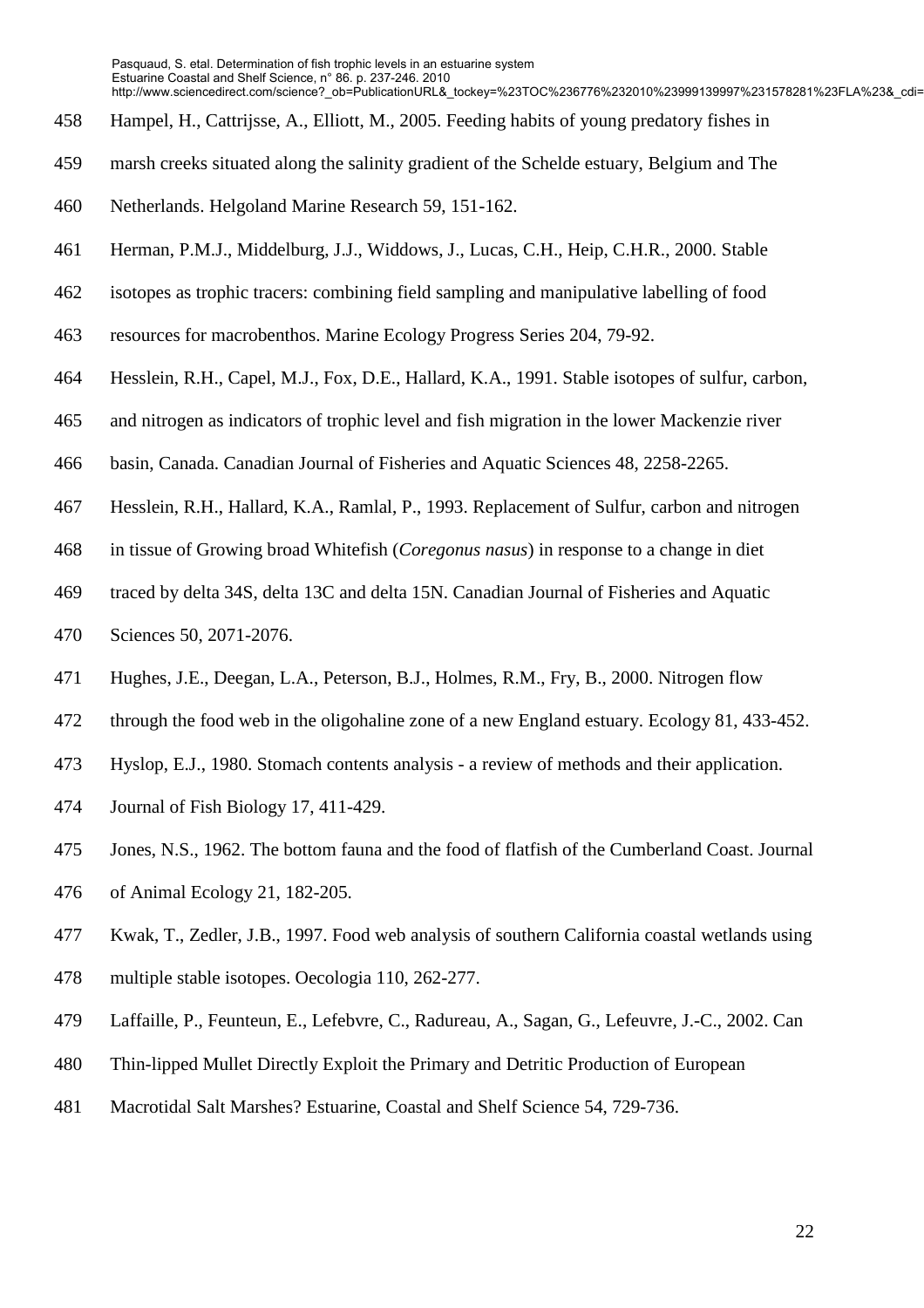- 482 Laurand, S., Riera, P., 2006. Trophic ecology of the supralittoral rocky shore (Roscoff,
- 483 France): A dual stable isotope ( $\delta^{13}C$ ,  $\delta^{15}N$ ) and experimental approach. Journal of Sea
- 484 Research 56, 27-36.
- 485 Leitão, R., Martinho, E., Neto, J.M., Cabral, H., Marques, J.C., Pardal, M.A., 2006. Feeding
- 486 ecology, population structure and distribution of *Pomatoschistus microps* (Kroyer, 1838) and
- 487 *Pomatoschistus minutus* (Pallas, 1770) in a temperate estuary, Portugal. Estuarine Coastal and
- 488 Shelf Science 66, 231-239.
- 489 Lobry, J., David, V., Pasquaud, S., Lepage, M., Sautour, B., Rochard, E., 2008. Diversity and
- 490 stability of an estuarine trophic network. Marine Ecology Progress Series 358, 13-25.
- 491 Marchand, J., 1981. Observations sur l'écologie de *Crangon crangon* (Linné) et *Palaemon*
- 492 *longirostris* H. Milne Edwards (Crustacea, Decapoda, Natantia) dans l'estuaire interne de la
- 493 Loire (France). Vie et Milieu 31, 83-92.
- 494 Mc Cuthan, J.H., Lewis, W.M., Kendall, C., Mc Grath, C.C., 2003. Variation in trophic shift
- 495 for stable isotope ratios of carbon, nitrogen, and sulfur. Oikos 102, 378-390.
- 496 Miller, T.W., 2006. Tissue-specific response of delta N-15 in adult Pacific herring (Clupea
- 497 pallasi) following an isotopic shift in diet. Environmental Biology of Fishes 76, 177-189.
- 498 Minagawa, M., Wada, E., 1984. Stepwise enrichment of  $^{15}N$  along food chains: further
- 499 evidence and the relation between  $\delta^{15}N$  and animal age. Geochimica et Cosmochimica Acta
- 500 48, 1135-1140.
- 501 Mouny, P., Dauvin, J.C., Bessineton, C., Elkaim, B., Simon, S., 1998. Biological components
- 502 from the Seine estuary: first results. Hydrobiologia 374, 333-347.
- 503 Ólafsson, E.B., Persson, L.-E., 1986. Distribution, life cycle and demography in a brackish
- 504 water population of the isopod *Cyathura carinata* (Kröyer) (Crustacea). Estuarine, Coastal
- 505 and Shelf Science 23, 673-687.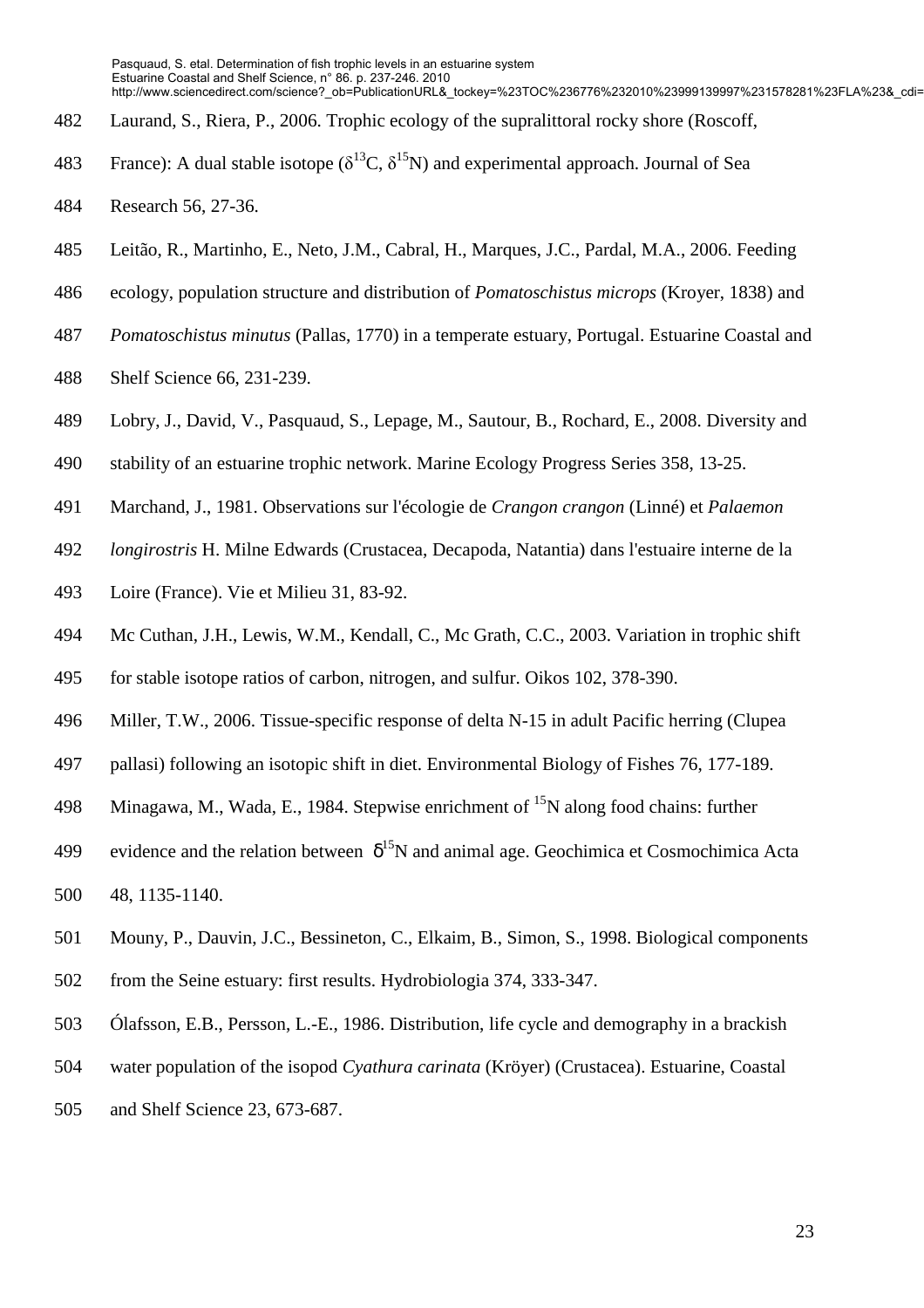- 506 Padisak, J., Adrian, R., 1999. Biovolumen. In: Tümpling, W. and Friedrich, G. (Eds),
- 507 Biologische Gewässeruntersuchung. Fisher, G., pp. 334-368.
- 508 Pasquaud, S., Elie, P., Jeantet, C., Billy, I., Martinez, P., Girardin, M., 2008. A preliminary
- 509 investigation of the fish food web in the Gironde estuary, France, using dietary and stable
- 510 isotope analyses. Estuarine, Coastal and Shelf Science 78, 267-279.
- 511 Pasquaud, S., Girardin, M., Elie, P., 2004. Diet of gobies of the genus *Pomatoschistus* (*P.*
- 512 *microps* and *P. minutus*), in the Gironde estuary (France). Cybium 28, 99-106.
- 513 Perga, M.E., Gerdeaux, D., 2003. Using the  $\delta^{13}C$  and  $\delta^{15}N$  of whitefish scales for
- 514 retrospective ecological studies: Changes in isotope signatures during the restoration of Lake
- 515 Geneva, 1980-2001. Journal of Fish Biology 63, 1197-1207.
- 516 Perga, M.E., Gerdeaux, D., 2005. 'Are fish what they eat' all year round? Oecologia 144, 598- 517 606.
- 518 Persson, A., Hansoon, L.A., 1999. Diet shift in fish following competitive release. Canadian
- 519 Journal of Fisheries and Aquatic Sciences 56, 70-78.
- 520 Pillay, T.V.R., 1952. A critique of the methods of study of food of fishes. Journal of the
- 521 Zoological Society of India 4, 185-200.
- 522 Post, D.M., 2002. Using stable isotopes to estimate trophic position: Models, methods, and
- 523 assumptions. Ecology 83, 703-718.
- 524 Prygiel, J., Coste, M., 2000. Guide méthodologique pour la mise en œuvre de l'indice
- 525 biologique Diatomées. Agences de l'eau, MATE, Cemagref Bordeaux, 134 pp.
- 526 Salgado, J.P., Cabral, H.N., Costa, M.J., 2004. Feeding ecology of the gobies *Pomatoschistus*
- 527 *minutus* (Pallas, 1770) and *Pomatoschistus microps* (Kroyer, 1838) in the upper Tagus
- 528 estuary, Portugal. Scientia Marina 68, 425-434.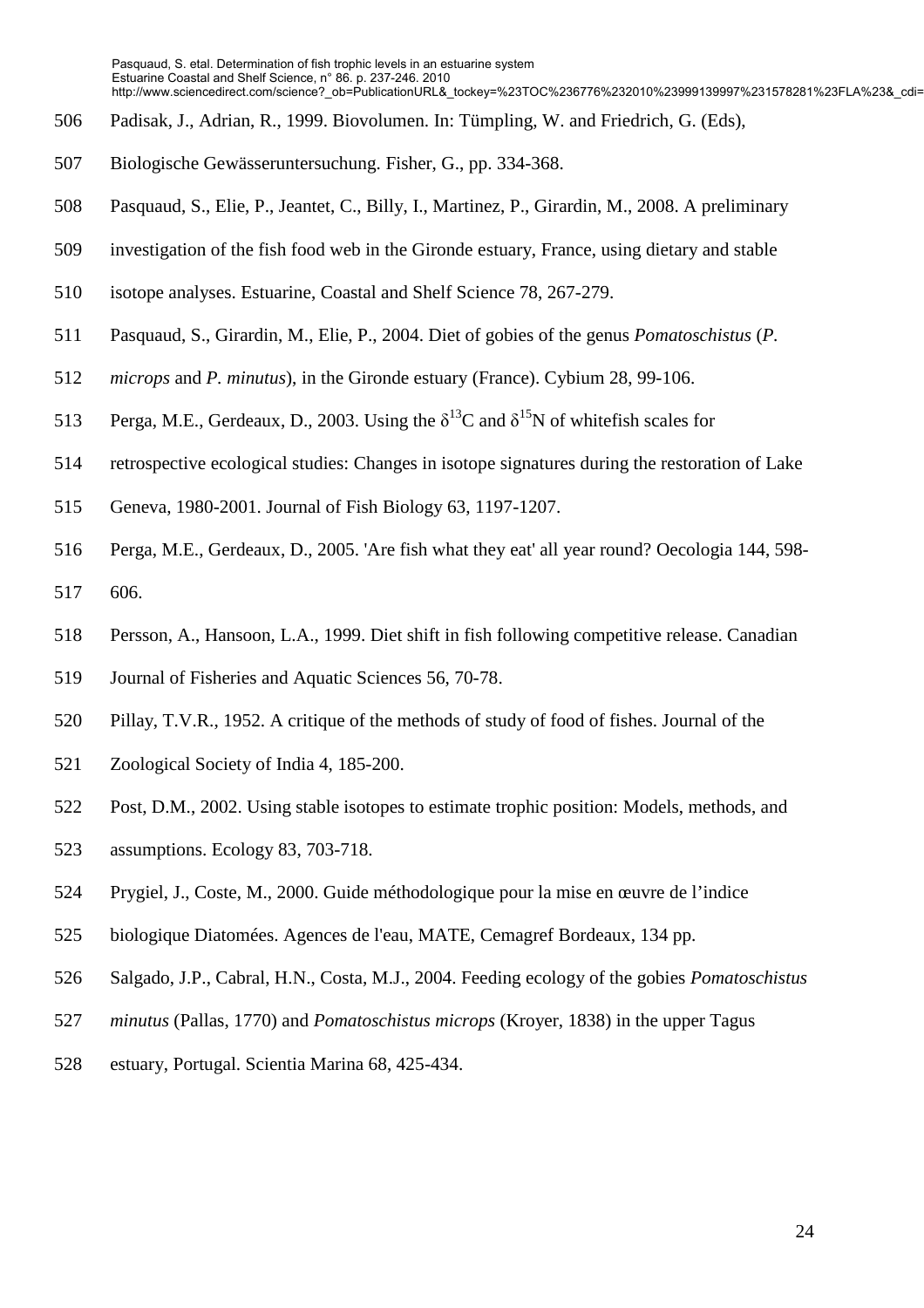- 529 Sauriau, P.G., Mouret, V., Rince, J.P., 1989. Organisation trophique de la malacofaune
- 530 benthique non cultivée du bassin ostréicole de Marennes-Oléron. Oceanologica Acta 12, 193- 531 204.
- 532 Sherwood, G.D., Rose, G.A., 2005. Stable isotope analysis of some representative fish and
- 533 invertebrates of the Newfoundland and Labrador continental shelf food web. Estuarine,
- 534 Coastal and Shelf Science 63, 537-549.
- 535 Sorbe, J.-C., 1983. Les décapodes natantia de l'estuaire de la Gironde (France). Contribution à
- 536 l'étude morphologique et biologique de *Palaemon longirostris*. H. Milne Edwards, 1837.
- 537 Crustaceana 44, 251-270.
- 538 Sottolichio, A., Castaing, P., 1999. A synthesis on seasonal dynamics of highly-concentrated
- 539 structures in the Gironde estuary. Comptes rendus de l'Académie des Sciences Série II
- 540 Fascicule a- Sciences de la Terre et des Planètes 329, 795-800.
- 541 Summers, R.W., 1980. The diet and feeding behaviour of the flounder *Platichthys flesus* (L.)
- 542 in the Ythan estuary, Aberdeeshire, Scotland. Estuarine and Coastal Marine Science 11, 217-
- 543 232.
- 544 Suring, E., Wing, S.R., 2009. Isotopic turnover rate and fractionation in multiple tissues of red
- 545 rock lobster (*Jasus edwardsii*) and blue cod (*Parapercis colias*): Consequences for ecological
- 546 studies. Journal of Experimental Marine Biology and Ecology 370, 56-63.
- 547 Thiébaut, E., Lagadeuc, Y., Olivier, F., Dauvin, J.C., Retière, C., 1998. Do hydrodynamic
- 548 factors affect the recruitment of marine invertebrates in a macrotidal area? Hydrobiologia
- 549 375-376, 165-176.
- 550 Tieszen, L.L., Boutton, T.W., Tesdahl, K.G., 1983. Fractionation and turnover of stable
- 551 carbon isotopes in animal tissues: implication for  $\delta^{13}$ C analysis of diet. Oecologia 57, 32-37.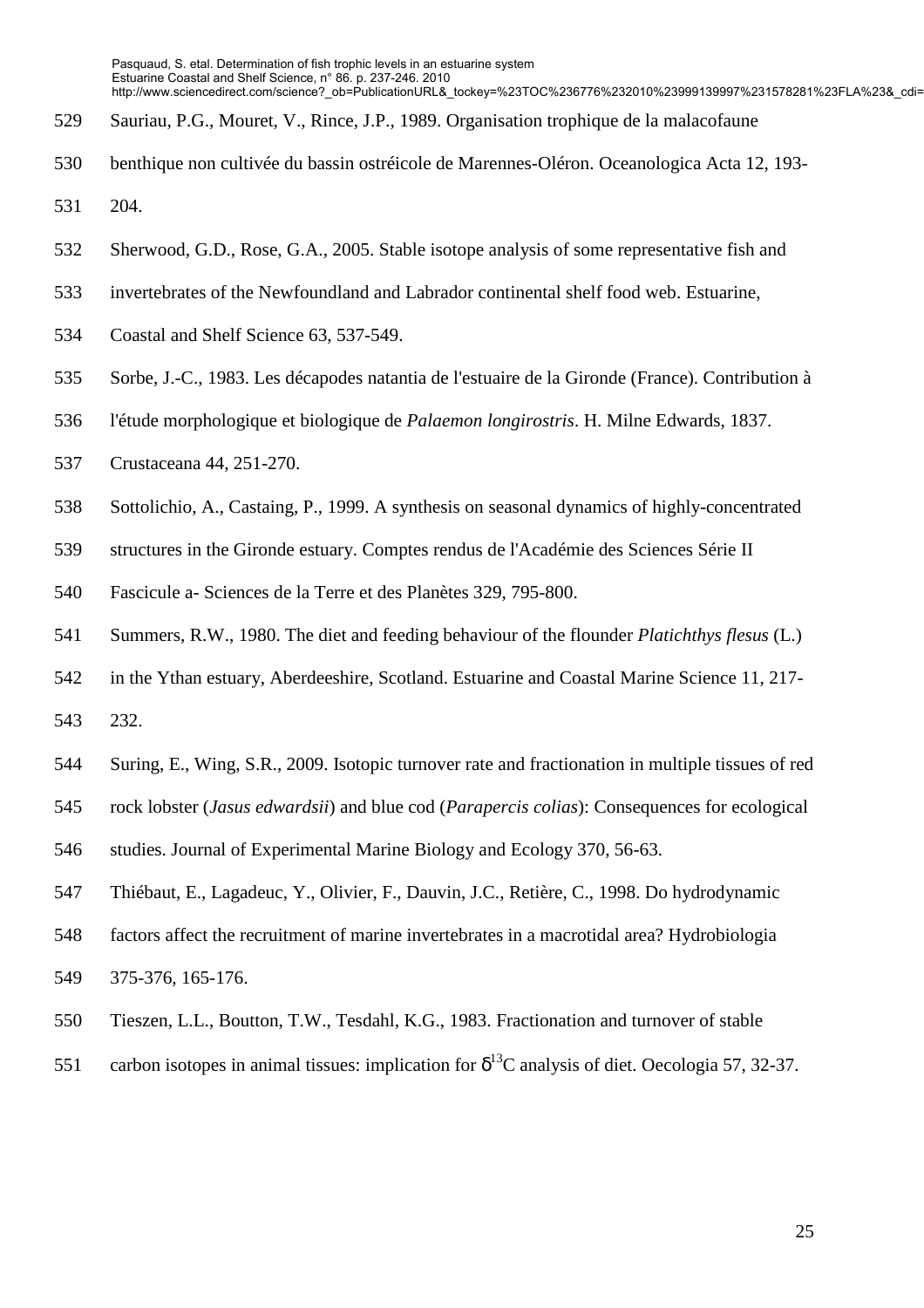- 552 Vander Zanden, M.J., Cabana, G., Rasmussen, J.B., 1997. Comparing trophic position of
- 553 freshwater fish calculated using stable nitrogen isotope ratios  $(\delta^{15}N)$  and literature dietary
- 554 data. Canadian Journal of Fisheries and Aquatic Sciences 54, 1142-1158.
- 555 Vander Zanden, M.J., Rasmussen, J.B., 1999. Primary consumer  $\delta^{13}C$  and  $\delta^{15}N$  and the
- 556 trophic position of aquatic consumers. Ecology 80, 1395-1404.
- 557 Vinagre, C., Cabral, H., Costa, M.J., 2008. Prey selection by flounder, Platichthys flesus, in
- 558 the Douro estuary, Portugal. Journal of Applied Ichthyology 24, 238-243.
- 559 Vinagre, C., Franca, S., Costa, M.J., Cabral, H.N., 2005. Niche overlap between juvenile
- 560 flatfishes, *Platichthys flesus* and *Solea solea*, in a southern European estuary and adjacent
- 561 coastal waters. Journal of Applied Ichthyology 21, 114-120.
- 562 Wada, E., Mizutani, H., Minagawa, M., 1991. The use of stable isotopes for food web
- 563 analysis. Critical Reviews in Food Science and Nutrition 30, 361-371.
- 564 Wägele, J.W., Welsch, U., Müller, W., 1981. Fine structure and function of the digestive tract
- 565 of *Cyathura carinata* (Krøyer) (Crustacea, Isopoda). Zoomorphology 98, 69-88.
- 566 West, J.M., Williams, G.D., Madon, S.P., Zedler, J.B., 2003. Integrating spatial and temporal
- 567 variability into the analysis of fish food web linkages in Tijuana Estuary. Environmental
- 568 Biology of Fishes 67, 297-309.
- 569 Wieking, G., Kröncke, I., 2005. Is benthic trophic structure affected by food quality? The
- 570 Dogger Bank example. Marine Biology 146, 387-400.
- 571 Winemiller, K.O., Akin, S., Zeug, S.C., 2007. Production sources and food web structure of a
- 572 temperate tidal estuary: integration of dietary and stable isotope data. Marine Ecology-
- 573 Progress Series 343, 63-76.
- 574 Ysebaert, T., Herman, P.M.J., 2002. Spatial and temporal variation in benthic macrofauna and
- 575 relationships with environmental variables in an estuarine, intertidal soft-sediment
- 576 environment. Marine Ecology Progress Series 244, 105-124.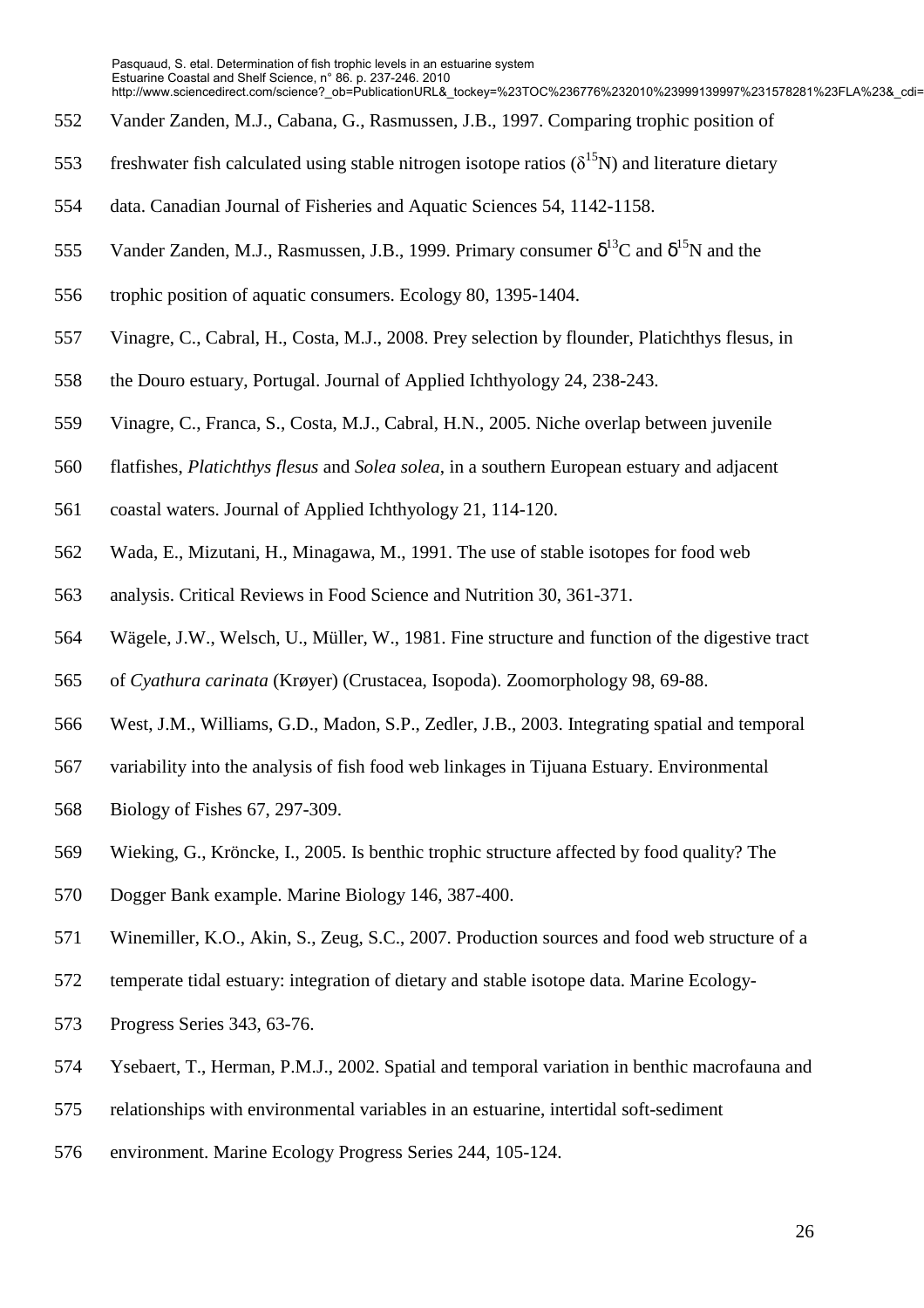| 577 | <b>Captions</b> |
|-----|-----------------|
|-----|-----------------|

- 578
- 579 Fig. 1. Map of the Gironde estuary showing the fish sampling stations (stars) for dietary and 580 stable isotope analyses.
- 581
- 582 Fig. 2. Synthesis of the Gironde estuary trophic web knowledge during the investigation
- 583 period. Relationships between fish (simple line box) and their preys (dashed box) result from
- 584 data of fish stomach content analyses (present study). The thicker the arrow, the greater the
- 585 trophic link. Relationships between preys and sources of organic matter (double lines box)
- 586 were established from bibliographic work. Excepted for *S. laticauda*, all these data come from
- 587 the Gironde estuary. The different compartments were localised according to their trophic
- 588 position, from TL results for fish, from feeding ecology information for prey. The mean  $\delta^{15}N$
- 589 signature (‰) of each taxon, obtained in that study, is indicated in grey.
- 590
- 591 Table 1. Size class and total number (n) of fish analysed for the Stable Isotope Analyses (SIA) 592 and the Stomach Content Analyses (SCA).
- 593
- 594 Table 2. Volumetric percentage diet composition of fish collected during their growth period
- 595 in the Gironde estuary; n: total number of full stomachs; \*: small size class; \*\*: large size
- 596 class and bold type denotes preferential preys  $(\%V>10\%)$ .
- 597
- 598 Table 3. Diet of the different preys examined in fish Stomach Content Analysis (SCA) and 599 trophic chain to which preys belong.
- 600
- 601 Table 4. Volumetric percentage diet composition of fish species (or size class) on each trophic 602 chain (% $V =$  volumetric percentage of - B: preys dependent of the sediment as organic matter,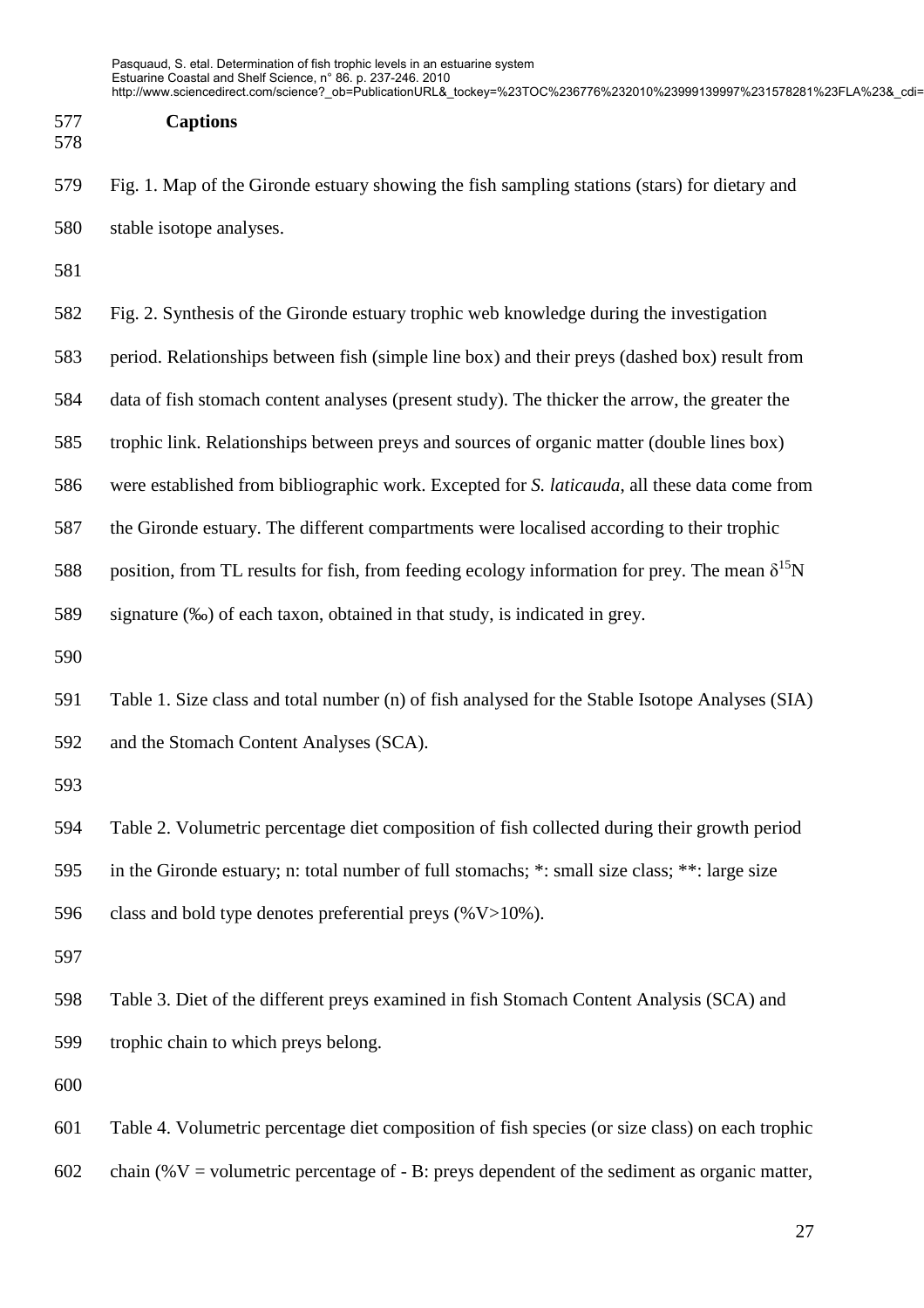- 603 P: preys dependent of the pelagic source, H: preys dependent of the phytoplankton,- D:
- 604 preys dependent of the detritus, I: preys dependent of the intermediate pelagic source), mean
- 605  $\delta^{15}$ N signatures (‰, ± Standard Deviation) of organisms,  $\delta^{15}N_{base}$  estimation (‰,) of the
- 606 trophic chain base to which fish species belong. TL: Trophic level of representative baseline
- 607 organisms and each fish species or size class.  $* =$  small size class and  $** =$  large size class.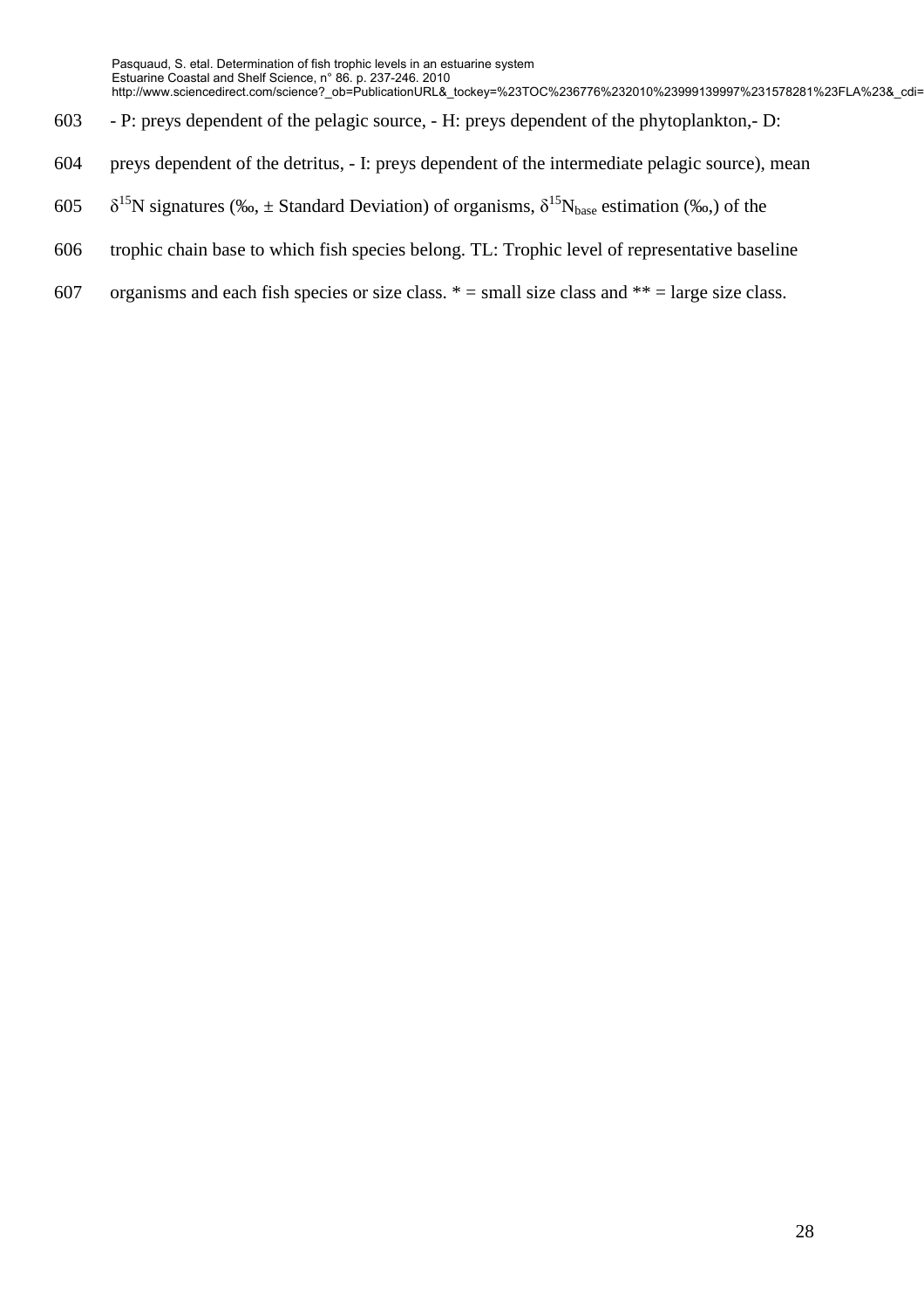



609 Fig. 1.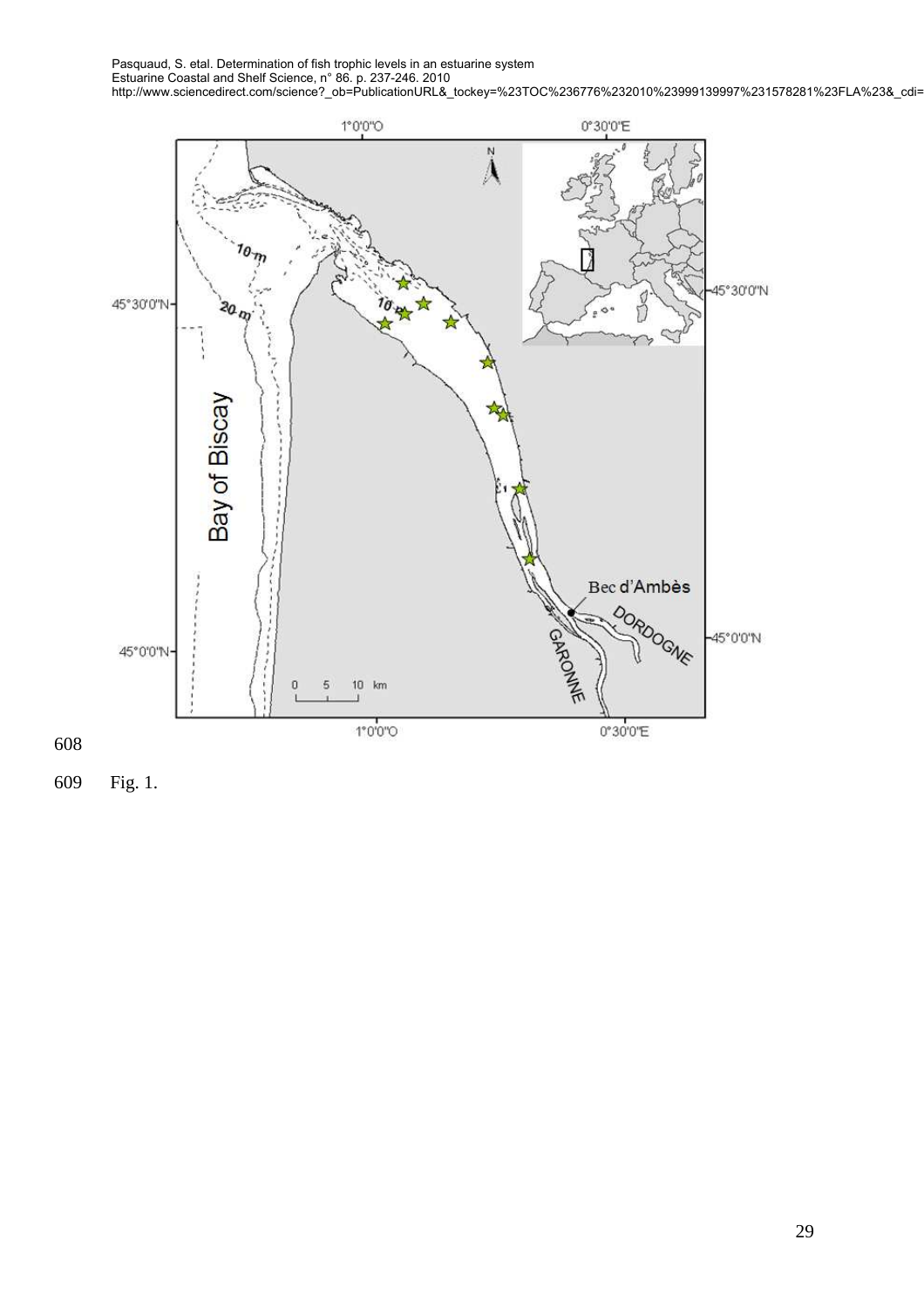

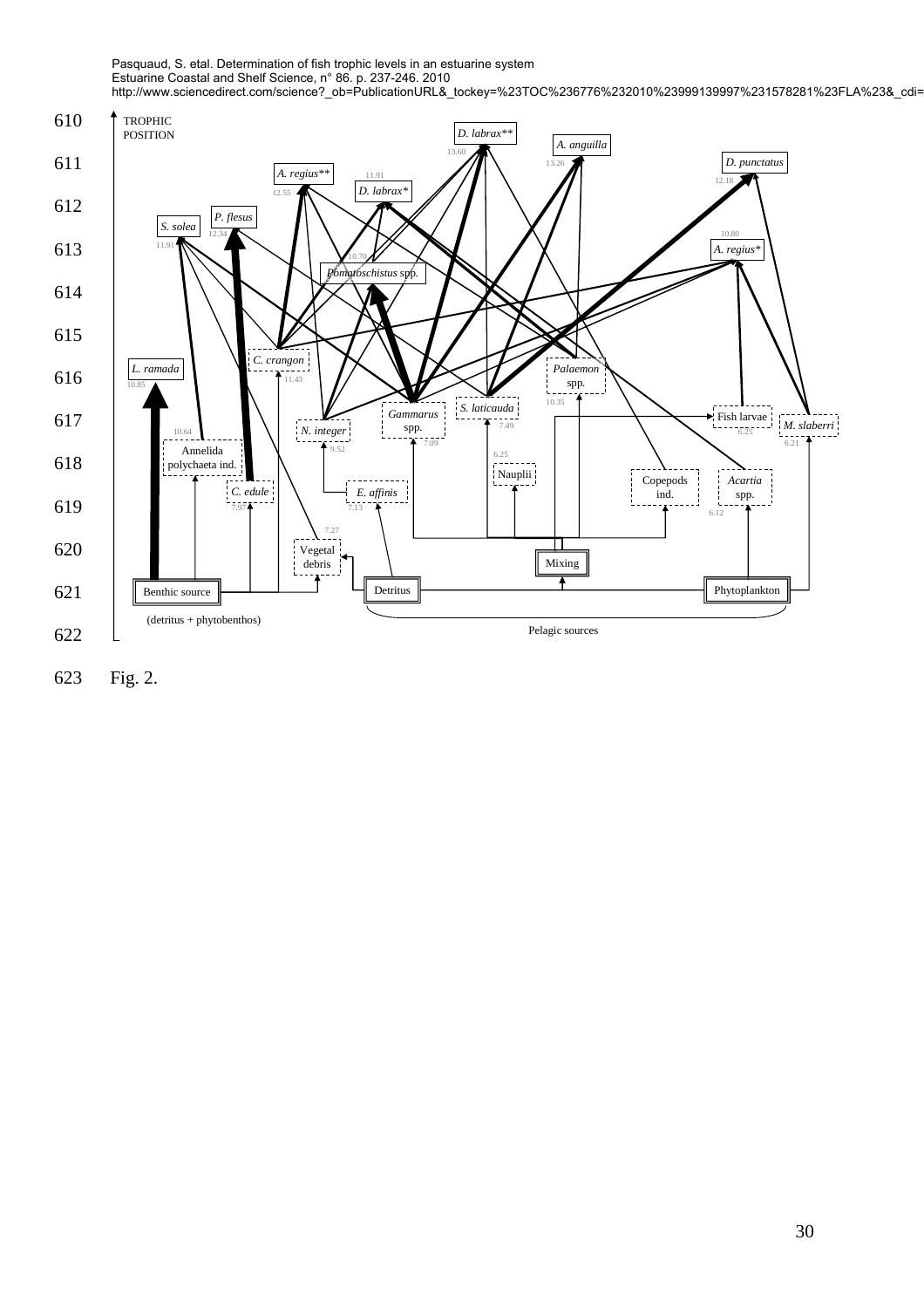### 624 Table 1.

| <b>Species</b>          | n(SCA) | size class<br>(mm) for SCA | n(SIA) | size<br>class (mm) for<br><b>SIA</b> |
|-------------------------|--------|----------------------------|--------|--------------------------------------|
| Anguilla anguilla       | 36     | 267-643                    | 21     | 267-760                              |
| Dicentrarchus labrax**  | 13     | 195-231                    | 2      | 180-200                              |
| Dicentrarchus labrax*   | 6      | 79-109                     | 4      | 70-100                               |
| Dicentrarchus punctatus | 13     | 75-183                     | 5      | 75-189                               |
| Argyrosomus regius**    | 82     | 237-309                    | 9      | 220-300                              |
| Argyrosomus regius*     | 35     | 53-166                     | 11     | 54-160                               |
| Platichthys flesus      | 22     | 147-333                    | 11     | 121-333                              |
| Solea solea             | 52     | 117-197                    | 12     | 90-198                               |
| Pomatoschistus spp.     | 35     | 57-65                      | 7      | 29-65                                |
| Liza ramada             | 17     | 65-112                     | 8      | 78-188                               |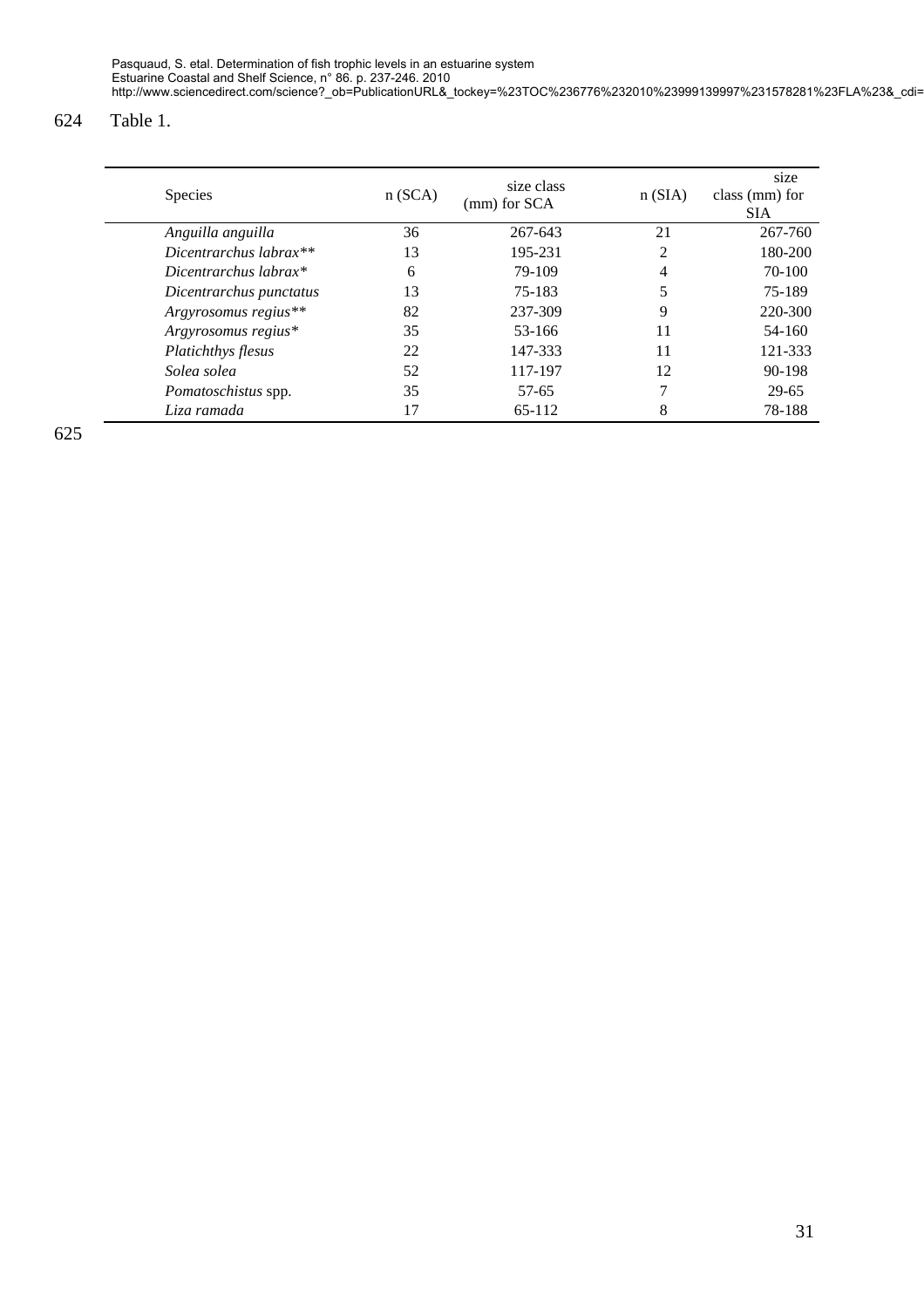| Species                               | L. ramada     | solea                            | P. flesus   | Pomatoschistus spp. | ⋇<br>D. labrax | ⋇<br>A. regius | $* *$<br>A. regius | D. punctatus  | A. anguilla    | $D.$ labrax ** |
|---------------------------------------|---------------|----------------------------------|-------------|---------------------|----------------|----------------|--------------------|---------------|----------------|----------------|
| size (mm)                             | $65 -$<br>112 | $\overline{S}$<br>$117 -$<br>197 | 147-<br>333 | 57-65               | 79-<br>109     | $53-$<br>166   | 237-<br>309        | $75 -$<br>183 | $267 -$<br>643 | 195-<br>231    |
| n                                     | 17            | 52                               | 17          | 28                  | 6              | 35             | 82                 | 13            | 36             | $\,8\,$        |
| <b>Bivalves</b>                       |               |                                  |             |                     |                |                |                    |               |                |                |
| Cerastoderma edule                    |               |                                  | 72.62       |                     |                |                |                    |               |                |                |
| Macoma balthica                       |               | 0.10                             | 0.53        |                     |                |                |                    |               |                |                |
| Littorina saxatilis                   |               |                                  | 0.01        |                     |                |                |                    |               |                |                |
| Annelida polychaetes                  |               |                                  |             |                     |                |                |                    |               |                |                |
| Nereis spp.                           |               |                                  |             |                     | 3.30           |                |                    | 7.57          |                |                |
| Hediste diversicolor                  |               | 1.29                             |             |                     |                |                |                    |               |                |                |
| Neanthes succinea                     |               | 13.69                            |             |                     |                |                | 0.40               |               |                |                |
| Polydora spp.                         |               | 4.83                             |             |                     |                |                |                    |               |                |                |
| Nephtys spp.                          |               |                                  | 0.31        |                     |                |                |                    |               |                |                |
| Notomastus latericeus                 |               |                                  | 0.38        |                     |                |                |                    |               |                |                |
| Heteromastus filiformis               |               |                                  | 0.19        |                     |                |                |                    |               |                |                |
| Pectinaria koreni                     |               | 12.02                            |             |                     |                |                |                    |               |                |                |
| Polychaetes undetermined              |               | 6.09                             |             |                     |                |                |                    |               | 0.27           |                |
| <b>Crabs</b>                          |               |                                  |             |                     |                |                |                    |               |                |                |
| Carcinus maenas                       |               | 0.32                             |             |                     |                |                |                    |               | 2.08           |                |
| Pachygrapsus marmoratus               |               |                                  |             |                     |                |                |                    |               | 1.39           |                |
| Liocarcinus spp.                      |               | 0.50                             |             |                     |                |                |                    |               |                |                |
| <b>Amphipods</b>                      |               |                                  |             |                     |                |                |                    |               |                |                |
| Gammarus spp.                         |               | 19.46                            |             | 66.67               |                | 11.87          | 14.92              | 8.24          | 33.71          | 38.89          |
| Bathyporeia spp.                      |               | 0.51                             |             | 3.57                |                |                | 0.05               | 0.15          |                |                |
| Corophium volutator                   |               | 3.61                             | 5.88        |                     |                |                |                    | 1.87          |                |                |
| Amphipod undetermined                 |               |                                  |             | 3.57                |                |                |                    |               |                |                |
| <b>Isopods</b><br>Synidotea laticauda |               | 4.83                             | 11.68       |                     |                | 2.37           | 8.13               | 44.30         | 25.59          | 11.90          |
| Sphaeroma serratum                    |               |                                  |             |                     | 9.23           | 3.25           |                    |               |                |                |
| Cyathura carinata                     |               | 6.08                             | 0.04        |                     |                |                |                    |               |                |                |
| Idotea spp.                           |               | 1.48                             |             |                     | 0.18           |                |                    |               |                |                |
| <b>Shrimps</b>                        |               |                                  |             |                     |                |                |                    |               |                |                |
| Crangon crangon                       |               | 10.35                            |             |                     | 25.00          | 17.96          | 35.76              |               | 7.40           | 11.72          |
| Palaemon spp.                         |               | 2.36                             |             |                     | 28.30          | 0.69           | 13.02              | 0.10          | 12.75          |                |
| <b>Mysids</b>                         |               |                                  |             |                     |                |                |                    |               |                |                |
| Mesopodopsis slabberi                 |               |                                  |             |                     | 0.33           | 23.52          | 3.88               | 18.37         | 0.10           |                |
| Neomysis integer                      |               |                                  |             | 26.19               |                | 17.16          | 12.15              | 3.31          | 9.10           | 12.89          |
| Shistomysis spp.                      |               |                                  |             |                     |                |                |                    |               |                |                |
| Gastrosaccus spp.                     |               |                                  |             |                     |                |                | 0.05               |               |                |                |
| Mysids undetermined                   |               |                                  |             |                     |                |                | 0.95               |               | 0.09           |                |
| Copepods ind.                         |               |                                  |             |                     |                |                |                    |               |                |                |
| Acartia spp.                          | 1.73          |                                  |             |                     | 16.67          | 0.03           |                    |               |                |                |
| Eurytemora affinis                    |               |                                  |             |                     |                | 0.63           |                    |               |                |                |
| Acanthocyclops trajani                |               |                                  |             |                     |                |                |                    | 8.33          |                |                |
| Euterpina acutifrons                  | 2.60          |                                  |             |                     |                |                |                    |               |                |                |
| Copepods undetermined                 | 0.57          |                                  |             |                     |                |                |                    |               |                | 12.50          |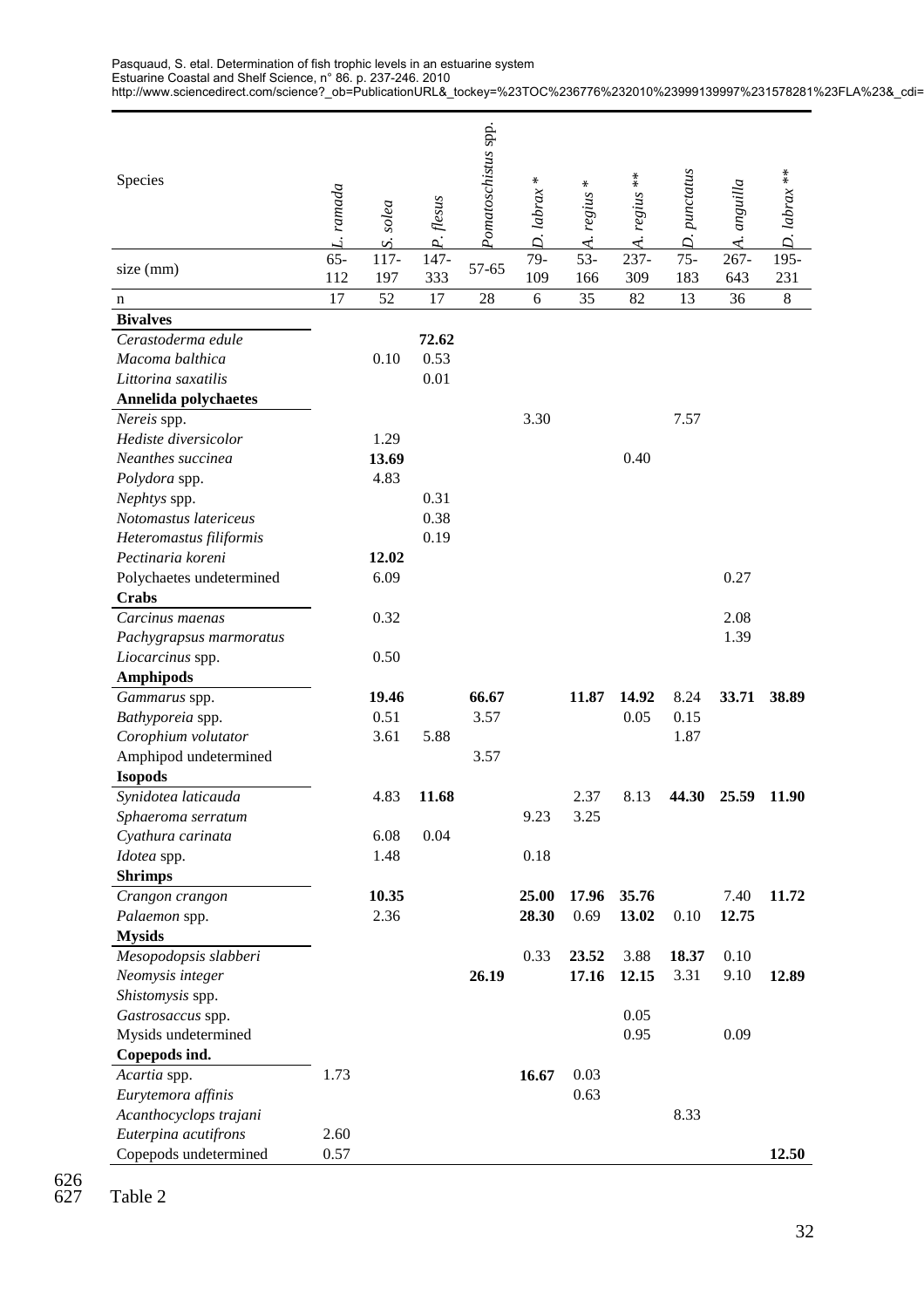## 628 Table 2 (continued)

| Species                                                                                                    | L. ramada     | pajos<br>S     | P. flesus   | Pomatoschistus spp. | $\ast$<br>D. labrax | $regius$ $\ast$<br>$\overline{A}$ | $regius$ **<br>$\overline{\mathcal{A}}$ | D. punctatus  | anguilla<br>$\overline{\mathcal{A}}$ | $D.$ labrax ** |
|------------------------------------------------------------------------------------------------------------|---------------|----------------|-------------|---------------------|---------------------|-----------------------------------|-----------------------------------------|---------------|--------------------------------------|----------------|
| size (mm)                                                                                                  | $65 -$<br>112 | $117 -$<br>197 | 147-<br>333 | 57-65               | 79-<br>109          | $53-$<br>166                      | 237-<br>309                             | $75 -$<br>183 | $267 -$<br>643                       | 195-<br>231    |
| n                                                                                                          | 17            | 52             | 17          | 28                  | 6                   | 35                                | 82                                      | 13            | 36                                   | $\,8\,$        |
| Metazooplankton                                                                                            |               |                |             |                     |                     |                                   |                                         |               |                                      |                |
| Mysids<br>Mollusc larvae<br>Cypris larvae<br>Nauplii                                                       | 0.41          |                |             |                     |                     | 0.25                              | 0.59                                    |               |                                      |                |
| Fish larvae                                                                                                |               |                |             |                     |                     | 20.78                             |                                         |               |                                      |                |
| Fish<br>Pomatoschistus spp.<br>Sprattus sprattus<br>Solea solea<br>Engraulis encrasicolus<br><b>Divers</b> |               | 0.87           | 6.08        |                     | 16.67               | 1.08                              | 1.52<br>7.04<br>0.00<br>0.15<br>0.84    | 7.58          | 2.01<br>2.20<br>1.14                 | 12.10          |
| Eggs                                                                                                       |               |                | 0.07        | 0.16                | 0.33                | 0.41                              | 0.06                                    | 0.01          | 0.00                                 |                |
| Vegetal debris                                                                                             |               | 11.59          | 2.20        | 0.08                |                     |                                   | 0.48                                    | 0.17          | 2.16                                 |                |
| Pollen                                                                                                     |               |                |             |                     |                     |                                   |                                         |               |                                      |                |
| Organic debris                                                                                             | 86.53         |                |             |                     |                     |                                   |                                         |               |                                      |                |
| Micro-algae                                                                                                |               |                |             |                     |                     |                                   |                                         |               |                                      |                |
| Coscinodiscus sp.                                                                                          | 6.45          |                |             |                     |                     |                                   |                                         |               |                                      |                |
| Navicula sp.                                                                                               | 0.23          |                |             |                     |                     |                                   |                                         |               |                                      |                |
| Aulacoseira sp.                                                                                            | 0.11          |                |             |                     |                     |                                   |                                         |               |                                      |                |
| Skeletonema sp.                                                                                            | 0.04          |                |             |                     |                     |                                   |                                         |               |                                      |                |
| Plagiogramma sp.                                                                                           | 0.14          |                |             |                     |                     |                                   |                                         |               |                                      |                |
| Gyrosigma sp.                                                                                              | 0.02          |                |             |                     |                     |                                   |                                         |               |                                      |                |
| Thalassiosira sp.                                                                                          | 0.09          |                |             |                     |                     |                                   |                                         |               |                                      |                |
| <i>Thalasionema</i> sp.                                                                                    | 0.01          |                |             |                     |                     |                                   |                                         |               |                                      |                |
| Pediastrum sp.                                                                                             | 0.21          |                |             |                     |                     |                                   |                                         |               |                                      |                |
| Diatoma sp.                                                                                                | 0.01          |                |             |                     |                     |                                   |                                         |               |                                      |                |
| Dinoflagellate cyst                                                                                        | 0.37          |                |             |                     |                     |                                   |                                         |               |                                      |                |
| Prorocentrum sp.                                                                                           | $0.01\,$      |                |             |                     |                     |                                   |                                         |               |                                      |                |
| Raphoneis sp.                                                                                              | $0.01\,$      |                |             |                     |                     |                                   |                                         |               |                                      |                |
| Nitzschia sp.                                                                                              | 0.15          |                |             |                     |                     |                                   |                                         |               |                                      |                |
| Fragilaria sp.                                                                                             | $0.01\,$      |                |             |                     |                     |                                   |                                         |               |                                      |                |
| Cyclotella sp.                                                                                             | 0.30          |                |             |                     |                     |                                   |                                         |               |                                      |                |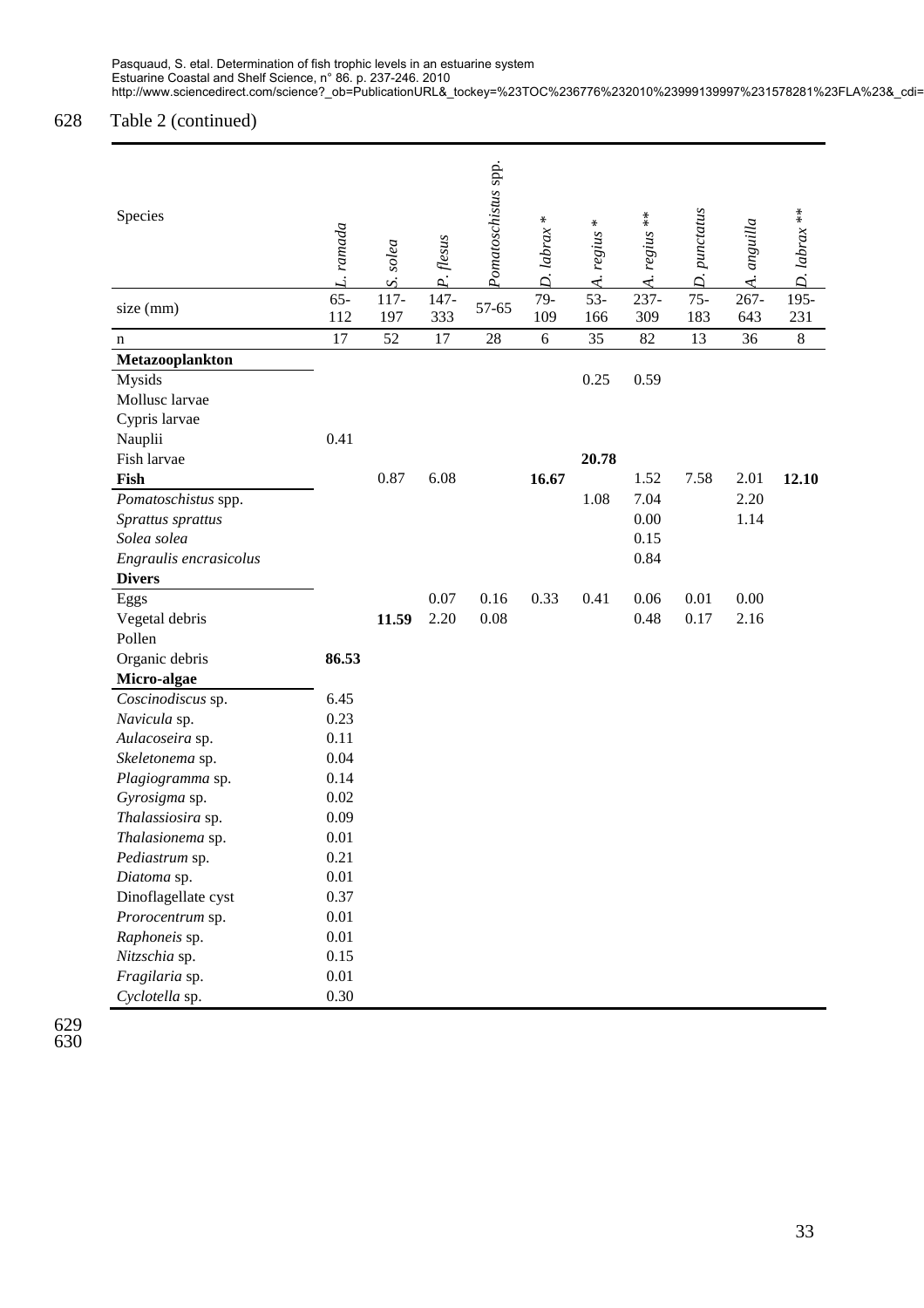Estuarine Coastal and Shelf Science, n° 86. p. 237-246. 2010

http://www.sciencedirect.com/science?\_ob=PublicationURL&\_tockey=%23TOC%236776%232010%23999139997%231578281%23FLA%23&\_cdi=6776&\_pubType=J&\_auth=y&\_acct=C000037979&\_version=1&\_urlVe

#### Table 3

| Species                    | Diet                              | References                                                                         | Gironde<br>data (*) | Source of<br>organic matter |
|----------------------------|-----------------------------------|------------------------------------------------------------------------------------|---------------------|-----------------------------|
| <b>Bivalves</b>            |                                   |                                                                                    |                     |                             |
| Cerastoderma edule         | active suspension feeder          | Bachelet, 1981; Sauriau et al., 1989; Ysebaert & Herman, 2002                      | $\ast$              | sediment                    |
| Macoma balthica            | surface deposit and filter-feeder | Bachelet, 1981; Sauriau et al., 1989; Castel et al., 1994; Ysebaert & Herman, 2002 | $\ast$              | sediment                    |
| Littorina saxatilis        | grazer                            | Laurand & Riera, 2006                                                              |                     | sediment                    |
| <b>Annelid polychaetes</b> |                                   | Bachelet, 1981                                                                     | $\ast$              | sediment                    |
| Neanthes spp.              | carnivorous, omnivorous           | Fauchald & Jumars, 1979; Cammen, 1980; Ysebaert & Herman, 2002                     |                     | sediment                    |
| Hediste diversicolor       | carnivorous, omnivorous           | Fauchald & Jumars, 1979; Ysebaert & Herman, 2002                                   |                     | sediment                    |
| Neanthes succinea          | carnivorous, omnivorous           | Fauchald & Jumars, 1979; Cammen, 1980                                              |                     | sediment                    |
| Polydora spp.              | surface deposit feeder            | Fauchald & Jumars, 1979                                                            |                     | sediment                    |
| Nephtys spp.               | carnivorous, omnivorous           | Fauchald & Jumars, 1979                                                            |                     | sediment                    |
| Notomastus latericeus      | subsurface deposit feeder         | Fauchald & Jumars, 1979; Grall et al., 2006                                        |                     | sediment                    |
| Heteromastus filiformis    | subsurface deposit feeder         | Fauchald & Jumars, 1979; Ysebaert & Herman, 2002                                   |                     | sediment                    |
| Pectinaria koreni          | subsurface deposit feeder         | Fauchald & Jumars, 1979; Thiébaut et al., 1998                                     |                     | sediment                    |
| Crabs                      |                                   |                                                                                    |                     |                             |
| Carcinus maenas            | carnivorous, omnivorous           | Cohen et al., 1995; Grosholz & Ruiz, 1996                                          |                     | sediment                    |
| Pachygrapsus marmoratus    | carnivorous, omnivorous           | Cannicci et al., 2002                                                              |                     | sediment                    |
| Liocarcinus spp.           | carnivorous, omnivorous           | Grall et al., 2006                                                                 |                     | sediment                    |
| <b>Amphipods</b>           |                                   |                                                                                    |                     | intermediate                |
| Gammarus spp.              | carnivorous, omnivorous           | Unpublished data                                                                   | $\ast$              | intermediate                |
| <i>Bathyporeia</i> spp.    |                                   | suspension and surface deposit feeder Herman et al., 2000; Wieking & Kröncke, 2005 |                     | sediment                    |
| Corophium volutator        | deposit and filter feeder         | Castel et al., 1994; Gerdol & Hugues, 1994, Ysebaert & Herman, 2002                | *                   | sediment                    |
| <b>Isopods</b>             |                                   |                                                                                    |                     |                             |
| Synidotea laticauda        | phytoplanktivorous, detritivorous |                                                                                    |                     | intermediate                |
| Sphaeroma serratum         | phytoplanktivorous, detritivorous |                                                                                    |                     | sediment                    |
| Cyathura carinata          | carnivorous                       | Wägele et al., 1981; Olafsson & Persson, 1986                                      |                     | sediment                    |
| Idotea spp.                | phytoplanktivorous, detritivorous |                                                                                    |                     | intermediate                |
| <b>Shrimps</b>             |                                   |                                                                                    |                     |                             |
| Crangon crangon            | carnivorous, macro-benthivorous   | Marchand, 1981                                                                     |                     | sediment                    |
| Palaemon spp.              | carnivorous, mysid feeder         | Marchand, 1981; Sorbe, 1983; Castel et al., 1994; Mouny et al., 1998               | $\ast$              | intermediate                |
| <b>Mysids</b>              |                                   |                                                                                    |                     |                             |
| Mesopodopsis slabberi      | phytoplanktivorous                | Unpublished data                                                                   | $\ast$              | phytoplankton               |
| Neomysis integer           | detritivorous                     | Castel et al., 1994; Fockedey & Mees, 1999                                         | $\ast$              | detritus                    |
| Shistomysis spp.           | deposit and filter feeder         | Unpublished data                                                                   | $\ast$              | phytoplankton               |
| Gastrosaccus spp.          | deposit and filter feeder         | Unpublished data                                                                   | $\ast$              | phytoplankton               |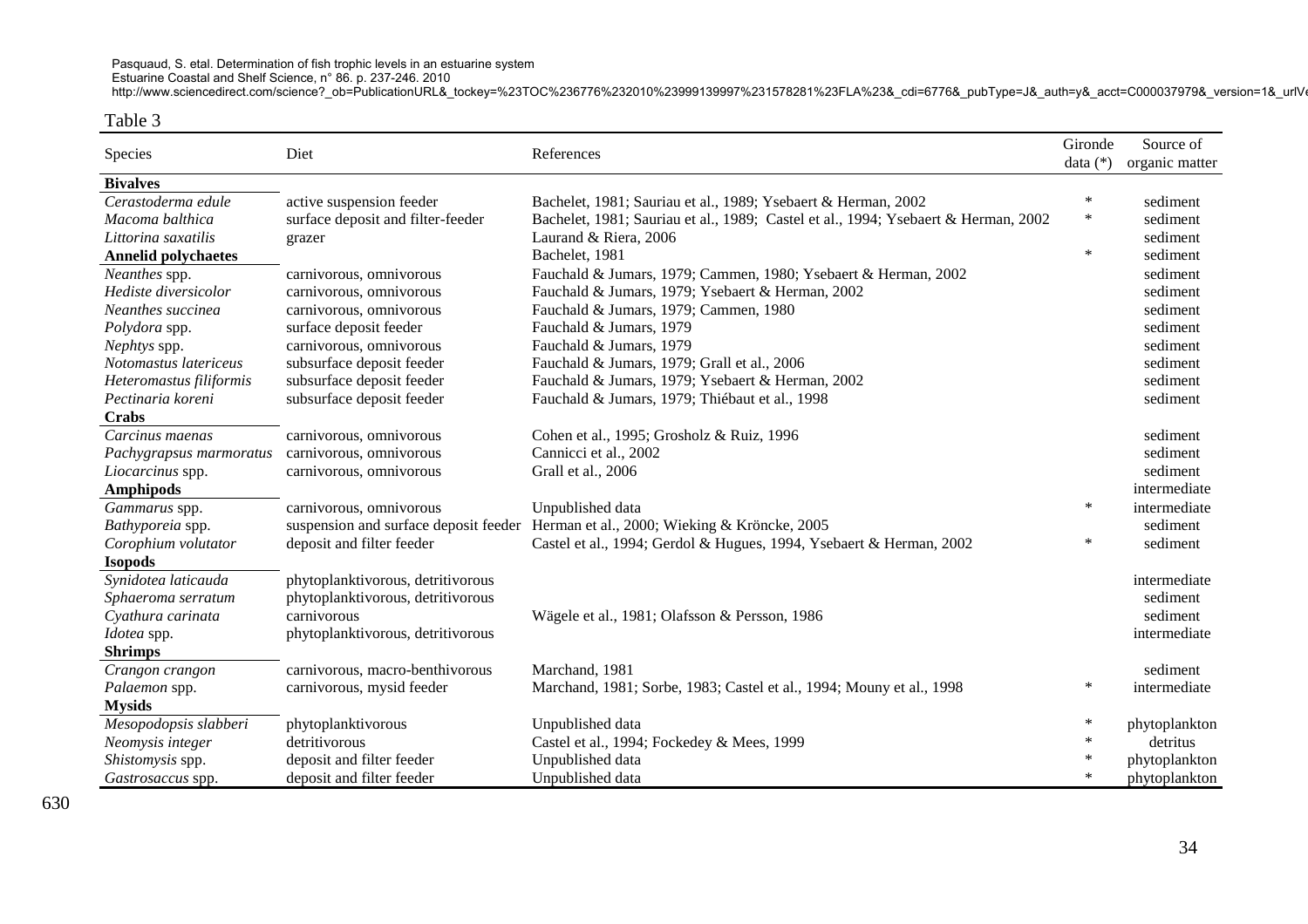Estuarine Coastal and Shelf Science, n° 86. p. 237-246. 2010

http://www.sciencedirect.com/science?\_ob=PublicationURL&\_tockey=%23TOC%236776%232010%23999139997%231578281%23FLA%23&\_cdi=6776&\_pubType=J&\_auth=y&\_acct=C000037979&\_version=1&\_urlVe

### Table 3 (Continued)

| Species                  | Diet                            | References                            | Gironde<br>data $(*)$ | Source of<br>organic matter |
|--------------------------|---------------------------------|---------------------------------------|-----------------------|-----------------------------|
|                          |                                 |                                       |                       |                             |
| Copépods                 |                                 |                                       |                       |                             |
| <i>Acartia</i> spp.      | phytoplanktivorous              | Unpublished data                      | ∗                     | phytoplankton               |
| Eurytemora affinis       | detritivorous                   | Castel et al., 1994; Unpublished data | ∗                     | detritus                    |
| Acanthocyclops trajani   |                                 | Unpublished data                      | ∗                     | sediment                    |
| Euterpina acutifrons     |                                 | Unpublished data                      | ∗                     | intermediate                |
| Metazooplankton          | planktivorous                   | Castel et al., 1994                   | ∗                     |                             |
| Mysids                   | planktivorous                   | Castel et al., 1994                   | $\ast$                | intermediate                |
| Mollusc larvae           | planktivorous                   | Castel et al., 1994                   | ∗                     | intermediate                |
| Cypris larvae            | planktivorous                   | Castel et al., 1994                   | ∗                     | intermediate                |
| Nauplii                  | planktivorous                   | Castel et al., 1994                   | ∗                     | intermediate                |
| Fish larvae              | planktivorous                   | Castel et al., 1994                   | $\ast$                | intermediate                |
| Fish                     |                                 |                                       |                       |                             |
| Pomatoschistus spp.      | planktivorous                   | present work                          | $\ast$                | intermediate                |
| <i>Sprattus sprattus</i> | planktivorous                   | Pasquaud et al., 2008                 | ∗                     | intermediate                |
| Solea solea              | hyperbenthophagous, piscivorous | present work                          |                       | sediment                    |
| Engraulis encrasicolus   | planktivorous                   | Pasquaud et al., 2008                 | ∗                     | intermediate                |
| <b>Divers</b>            |                                 |                                       |                       |                             |
| Eggs                     |                                 |                                       |                       | detritus                    |
| Vegetal debris           |                                 |                                       |                       | detritus                    |
| Pollen                   |                                 |                                       |                       | detritus                    |